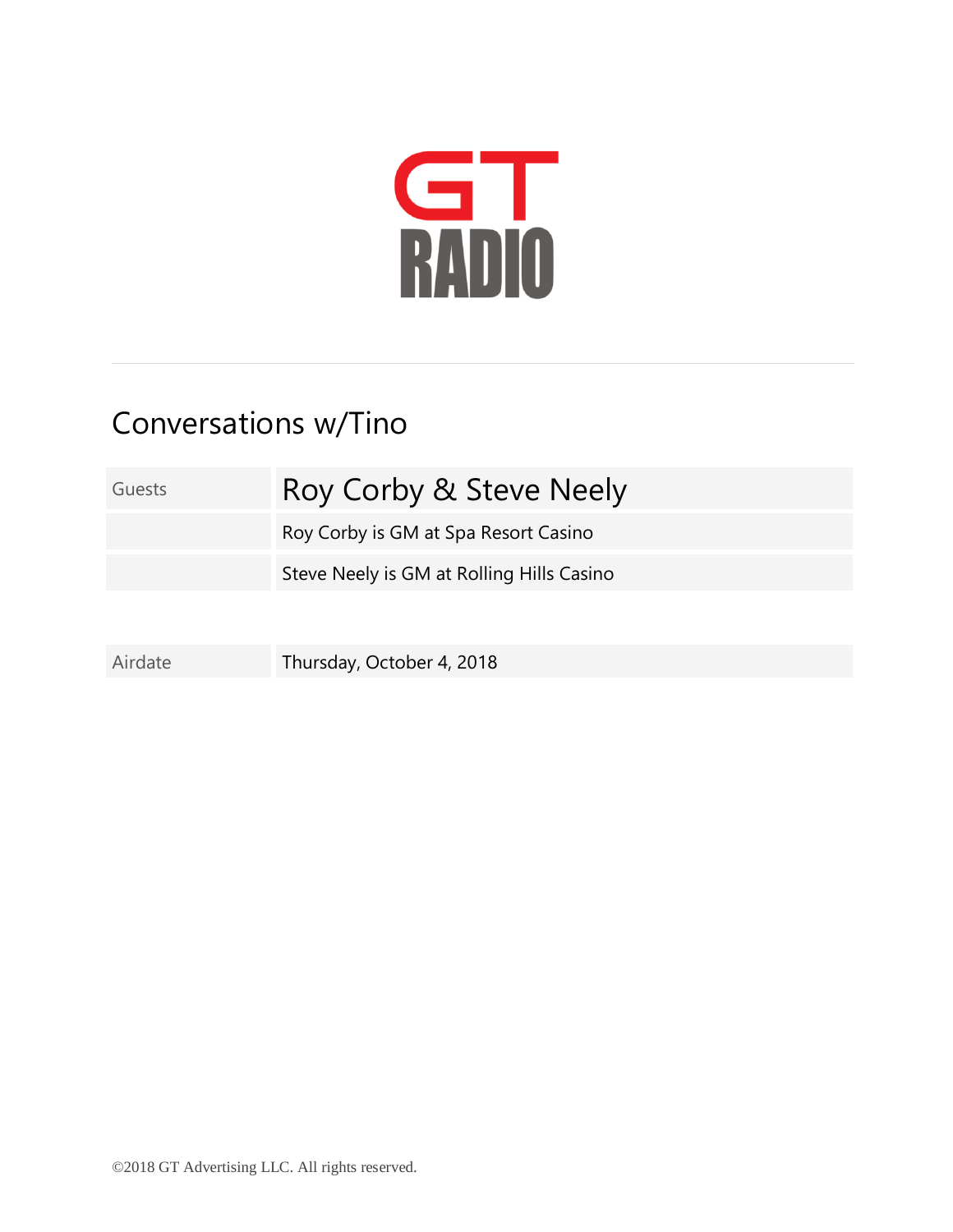| Tino Magnatta:       | Hello and welcome to another episode of GT Radio. And what can I tell you<br>about today's show? But these two guys that are on our show today, bottom<br>line, we're going to have a lot of fun. They're amazing people. Please welcome<br>to the show my two good friends, Roy Corby and Steeve Neely.                                                      |
|----------------------|---------------------------------------------------------------------------------------------------------------------------------------------------------------------------------------------------------------------------------------------------------------------------------------------------------------------------------------------------------------|
|                      | How are you, buddy? How are you, guys?                                                                                                                                                                                                                                                                                                                        |
| <b>Steeve Neely:</b> | Thanks, Tino. Great to be here.                                                                                                                                                                                                                                                                                                                               |
| Roy Corby:           | Thanks, Tino. How's it going?                                                                                                                                                                                                                                                                                                                                 |
| Tino Magnatta:       | Roy  Good. Good.                                                                                                                                                                                                                                                                                                                                              |
|                      | I know the Patriots are playing tonight, so you're making a special appearance,<br>right? Is that correct?                                                                                                                                                                                                                                                    |
| Roy Corby:           | You know, I was going to try to call in to the program from the stadium, but I<br>didn't think that would go over too well.                                                                                                                                                                                                                                   |
| Tino Magnatta:       | No, not at all.                                                                                                                                                                                                                                                                                                                                               |
| Steeve Neely:        | The Patriots are the Patriots. The real tragedy here is that the Rockies are<br>playing right now, and it's tied up.                                                                                                                                                                                                                                          |
| Tino Magnatta:       | There you go. The rivalry starts.                                                                                                                                                                                                                                                                                                                             |
| Roy Corby:           | With all the friends you've got in this business, Tino, you comment on me and<br>Steeve as two of your great friends. That worries me about the rest of your<br>friends. Because if me and Steeve are your great ones, you need help.                                                                                                                         |
| <b>Steeve Neely:</b> | Yeah. I didn't know we were calling in for an intervention today, but.                                                                                                                                                                                                                                                                                        |
| Roy Corby:           | This is an intervention, exactly.                                                                                                                                                                                                                                                                                                                             |
| Tino Magnatta:       | I do need help. We'll talk about that after the show.                                                                                                                                                                                                                                                                                                         |
|                      | Speaking of help, and laughter, and all the good things in life. One of the things I<br>love about both of you guys is your great characters. You're very different<br>people, but you're the same at heart. The Greeks have a saying that  The<br>Greek philosophers used to say that your character is your destiny. Let's talk a<br>little bit about that. |
| Roy Corby:           | I look back at my college days and I think of Greek tragedies. If that's where I'm<br>headed, that's just sad. I like to think of myself as an optimistic  I think my<br>character's optimistic or determined, and that's a sad- [crosstalk 00:02:28]                                                                                                         |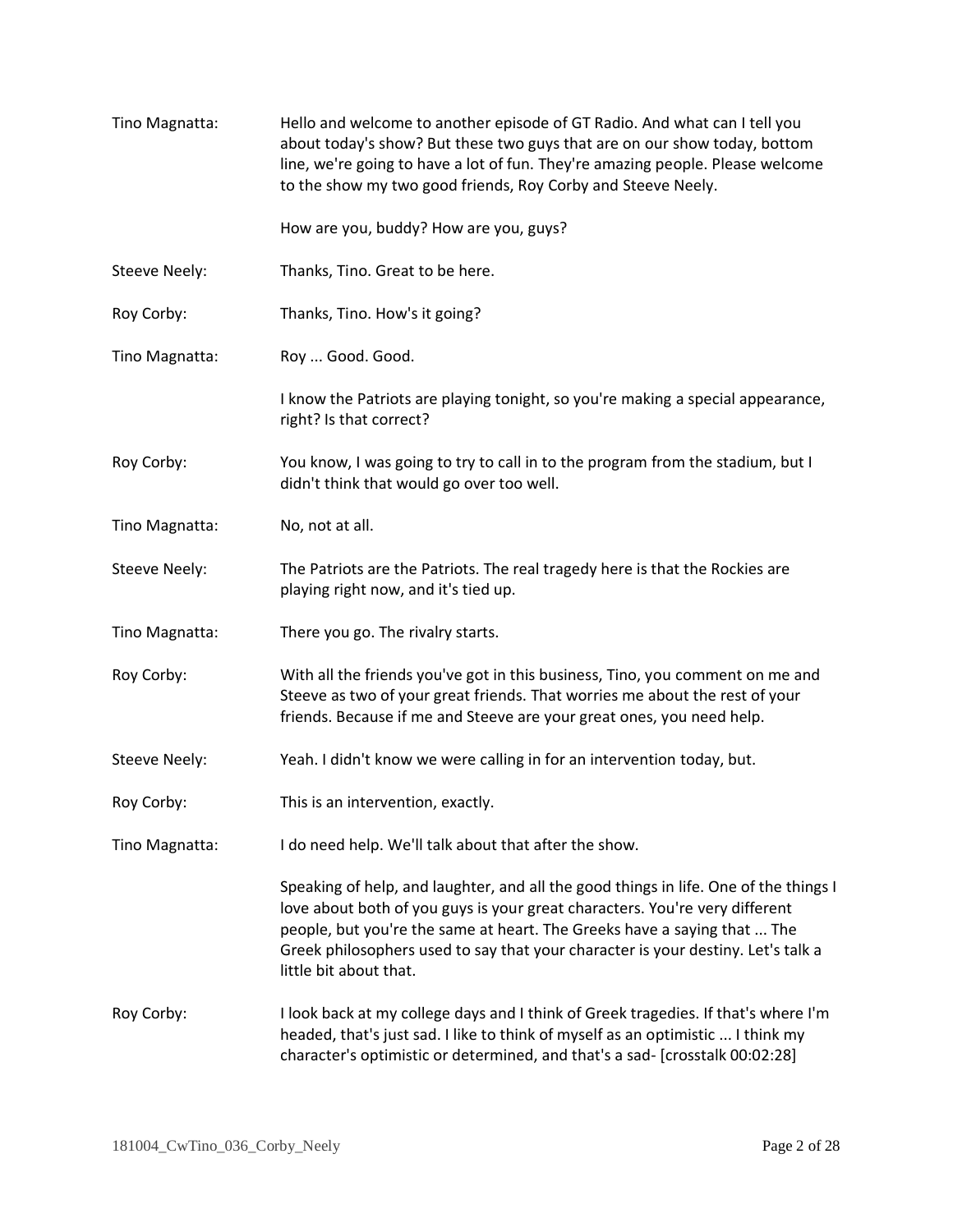- Steeve Neely: That's because of all the ... everything you try to get into, you couldn't make it in. When you tried to get into the ... And I'm not talking sororities either, but I'm sure there were plenty of those.
- Tino Magnatta: I guess this is part of your character, right?
- Roy Corby: Holy cow, that one [inaudible 00:02:57].
- Tino Magnatta: Yeah, being funny, it doesn't hurt.

No, but seriously guys. What is it? What makes it tick?

- Roy Corby: For me it's optimism and perseverance, right? We're all human. We're all going through a ton of things that ... We have our bad days. We make our mistakes, but how can we stay positive, and how can you persevere through that, and find a way to get up off the mat, and do it again tomorrow, and be better at it?
- Steeve Neely: Yeah. I would agree with both of those, and I would add willingness and a desire to learn. Because as we persevere, if we don't learn from the tragedy, if we don't learn from our mistakes, then we're never going to make it any better. We're just going to keep doing the same things over and over. But when we learn, then it's a lot easier to recover and do it again the next time.
- Roy Corby: Yeah. I think you nailed that. That's a great point.
- Tino Magnatta: Yeah. But some people find that difficult. Not everybody is motivated, and can keep off the mat, and all that stuff. How do you develop those skills? How do you ... you know.
- Roy Corby: You'll find everybody has something that's drives them, and finding that, whether it's ... for me, my kids. For a long time for me it was career, right? How do I advance my career? How do I chase that ever-elusive dollar, things like that. You start to get a little older, a littler smarter, and you pick better things that force you to get up, whether it's your kids or like Steeve pointed out, the constant learning. Having worked with Steeve several times, I know that he is so motivated on, "How do I learn? What else can I learn, and improve, and help other people with?" So everybody's got that one thing, or several things, and you've just got to hone in on that. And it probably changes throughout life as your life circumstance changes.
- Steeve Neely: I think the other thing that ... I can speak for Roy. I can speak for myself. I think what you get from other people as well. I have a bad day, or I'm having a bad day; I walk out on the casino floor and talk to employees, talk to customers. I'm reminded of why I do what I do. These guys aren't having a ... They're having fun. And my team's out there having a good time helping them have fun. They're not necessarily winning, but they're not motivated by that. They just want to have a good time. They want to get away from whatever it is that's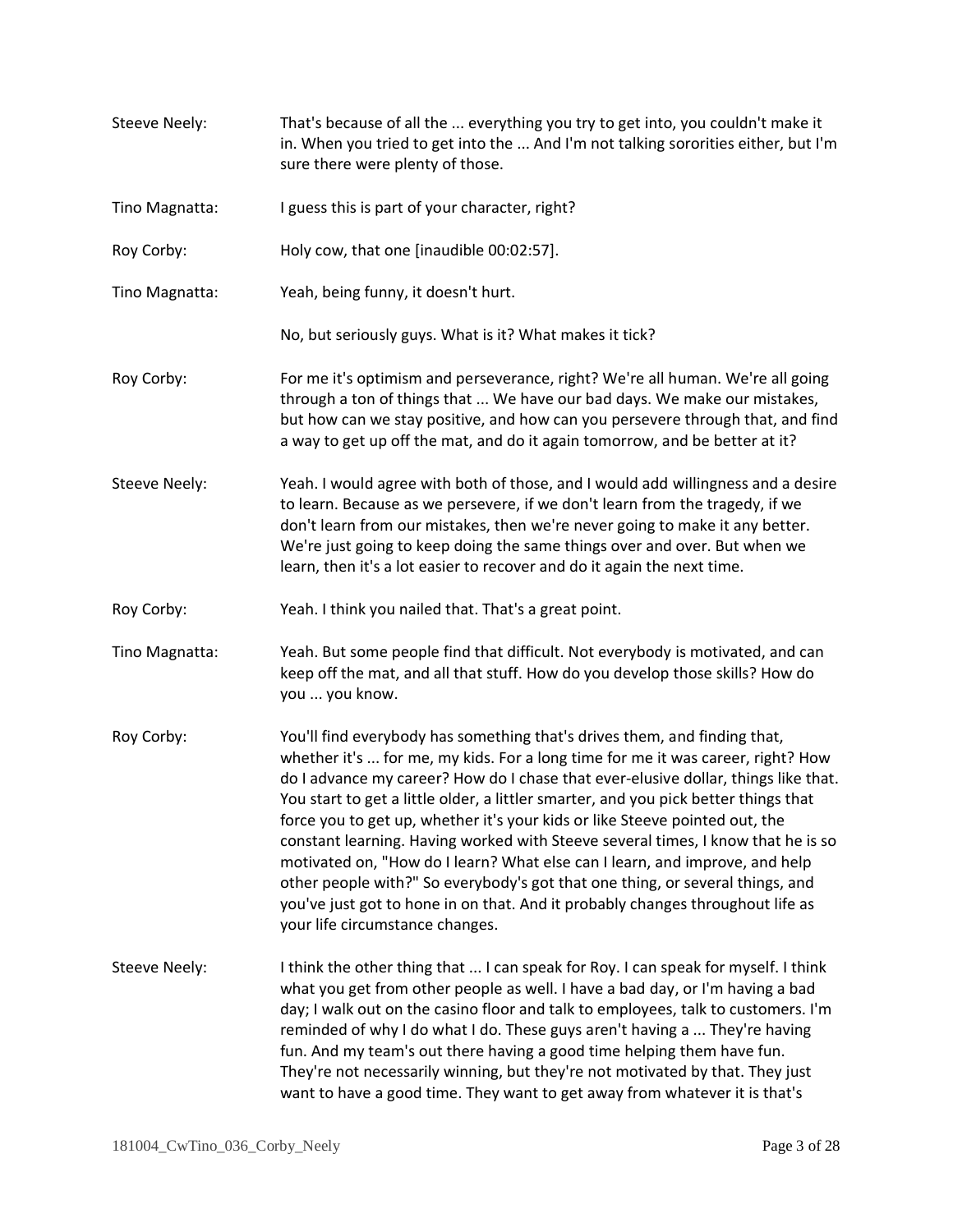|                      | bothering them, and we're providing an outlet for them to do that. And that's<br>very rewarding. I don't know, I get energy from other people, and I think that's                                                                                                                                                                                                                                                                                                                                                                                                                                                                                                                                                                                                                                                                                                                                                                                                                                                             |
|----------------------|-------------------------------------------------------------------------------------------------------------------------------------------------------------------------------------------------------------------------------------------------------------------------------------------------------------------------------------------------------------------------------------------------------------------------------------------------------------------------------------------------------------------------------------------------------------------------------------------------------------------------------------------------------------------------------------------------------------------------------------------------------------------------------------------------------------------------------------------------------------------------------------------------------------------------------------------------------------------------------------------------------------------------------|
|                      | You talk to a standup comedian, you talk to a performer, and they'll tell you,<br>"That's why we do this every day, is because we get to do it, and we get that<br>energy from other people. We make an impact on other people's lives, and we<br>get to share that."                                                                                                                                                                                                                                                                                                                                                                                                                                                                                                                                                                                                                                                                                                                                                         |
| Tino Magnatta:       | Yeah. That's a good point, and it dovetails right into the next question, which is<br>these traits that we're talking about and the character that you need to have to<br>succeed in this business. Are they amplified because we're in the entertainment<br>business? Do we need to do something because we're interacting with people<br>that want to have a good time all the time?                                                                                                                                                                                                                                                                                                                                                                                                                                                                                                                                                                                                                                        |
| <b>Steeve Neely:</b> | Yes and no. I think when you talk about what we do, it makes it almost more<br>difficult to be able to do it every day. Because it is exhausting knowing that<br>every day you're going to have to adapt to a new situation that you didn't have<br>yesterday, but that's also rewarding because there are no two days that are the<br>same. If you're working in a factory, then you can condition yourself to what<br>you're going to have to do every day. You're going to make widgets, and you're<br>going to punch in. You're going to punch out. You're going to go home, and<br>you're going to be done with it. We don't have that option. We punch in. We<br>run around in circles and look for the widgets that someone made, and then<br>someone else hid from us. And then we go about our day, and we try to recover<br>from that, and in the meantime, also be entertaining as we do it. And then we<br>go home and we think about where all the widgets were, and why we didn't<br>think to look there first. |
| Roy Corby:           | Tino, I think, yeah, it does get amplified by the fact that we're constantly on<br>stage, right? You end up in these leadership roles, and you have so many people<br>on your show that are tremendous leaders. Part of what makes them who they<br>are is there ability to go out there even when they're not at their peak, but still<br>not showing that, and being able to amplify a positive image out on the floor<br>with the guests, with the employees, and keeping the team motivated, and<br>moving forward. It is a show.                                                                                                                                                                                                                                                                                                                                                                                                                                                                                         |
| Steeve Neely:        | And I think  To Roy's point, the impact that people like him, people like myself<br>have on the teams is so  I don't think we always recognize how much, and<br>people in leadership positions around the casino, how much influence just their<br>very attitude about life has on the team around them. We've all worked for<br>those people that they drag themselves in every day, and it's just a chore. We've<br>also worked with those people who have never had a bad day in their life. And<br>which one do we want to be more like? And which one makes our team more<br>excited to do things for us? I think about that often when I'm just having a bad<br>day. I've come to recognize that me having a bad day, if I let anyone else know<br>I'm having a bad day, it's going to amplify, and it's going to make it even more                                                                                                                                                                                     |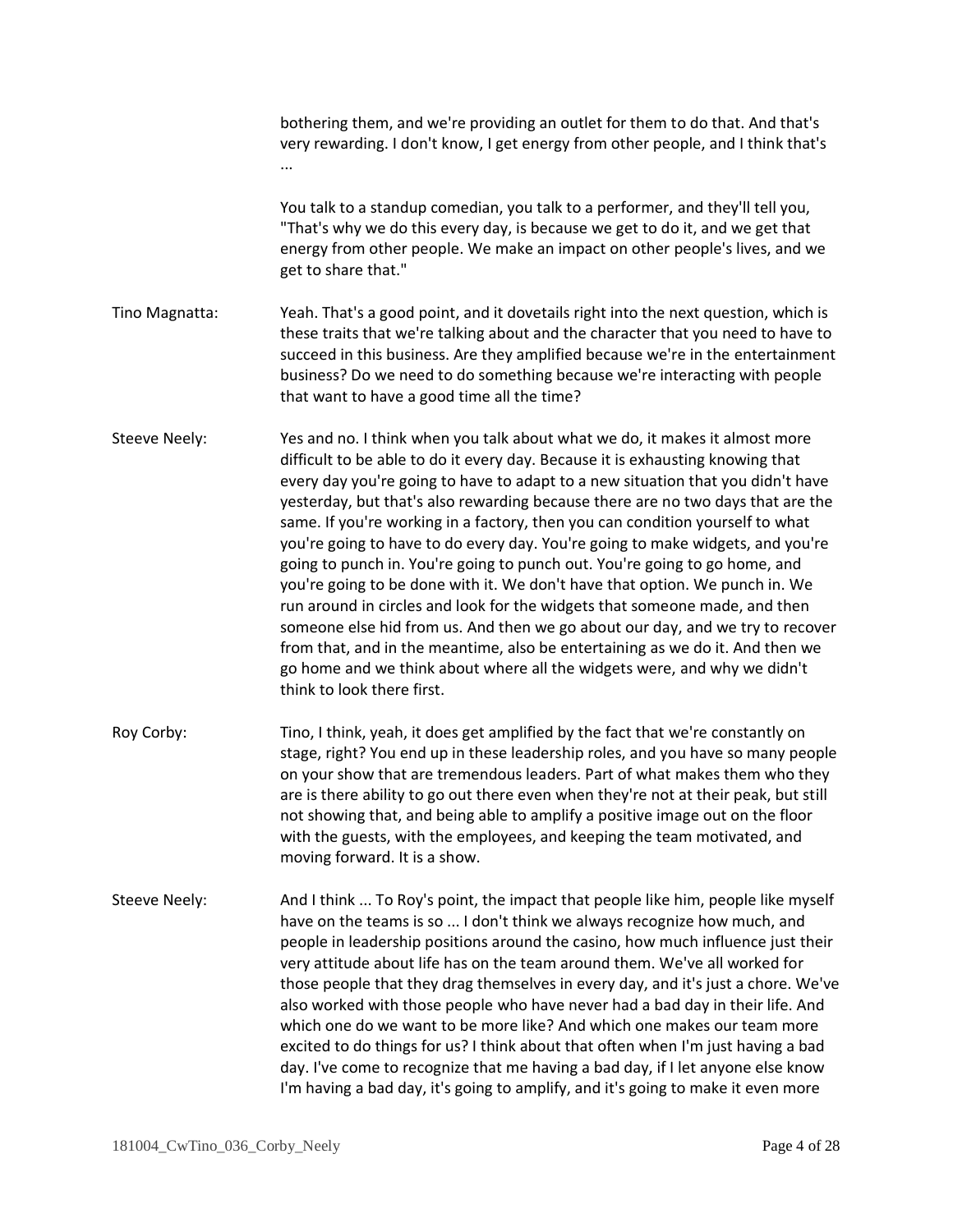difficult for other people who are struggling in their own way to get through their day. Tino Magnatta: Interesting. Yeah. So Roy, what we're talking about here is the fact that, like you said, in a way, we also are performers when we go out there and represent the casino, right? Roy Corby: Yeah. Absolutely. I might be the general manager, but ultimately I have a boss, and bosses, and stakeholders, and tribal members who are also out there on my casino floor as guests. They need to see that when I'm out there, I'm portraying a positive image of their business, and I'm driving the team forward, and I'm being engaged. So we all have things that are going on, but we have to ... We have to realize when we're here, we on the show. That's it. If I go see Garth Brooks next week, I'm sorry if Garth is having a bad day, but you know what? I want to see Garth perform. He's got to bring it, and he does. That's what makes artists like that part of it. And while we're not musicians or entertainers, we're still part of a show because ultimately we're in the entertainment business. Steeve Neely: There's a couple of businesses that do it really well too, one of them in the industry and one out. No one does it better, in my opinion, than Southwest Airlines. And guess what? Every single employee that interviews at Southwest Airlines at some point is going to be asked to tell a joke. They're going to be asked to perform. They're going to be asked to do something that makes them uncomfortable in an uncomfortable situation. And that's the kind of person I want on the floor, someone that can react to an uncomfortable situation in a natural way with a positive attitude about whatever it is that's going on. The other company that does it really well ... I talk about both of these companies at every new employee orientation that we have because I want them to get the point. But the other one is the MGM Grand. They don't have employees. They have cast members. They don't have interviews. They have auditions. They get it, and they reinforce that from day one. And I think those are messages that our teams should have with them to help, as we've been talking about, help get through those rough days. And also ... So there's one side of it, prepare for the bad days. But what about the other side of the coin? When people are having a great day. What tools do we give them to share that, just that excitement with the customers, with their fellow team members. How do we reinforce that so that it becomes contagious throughout our organization? We spend so much time, so much effort focusing on the negative, yet how can we spend more time focusing on that positive and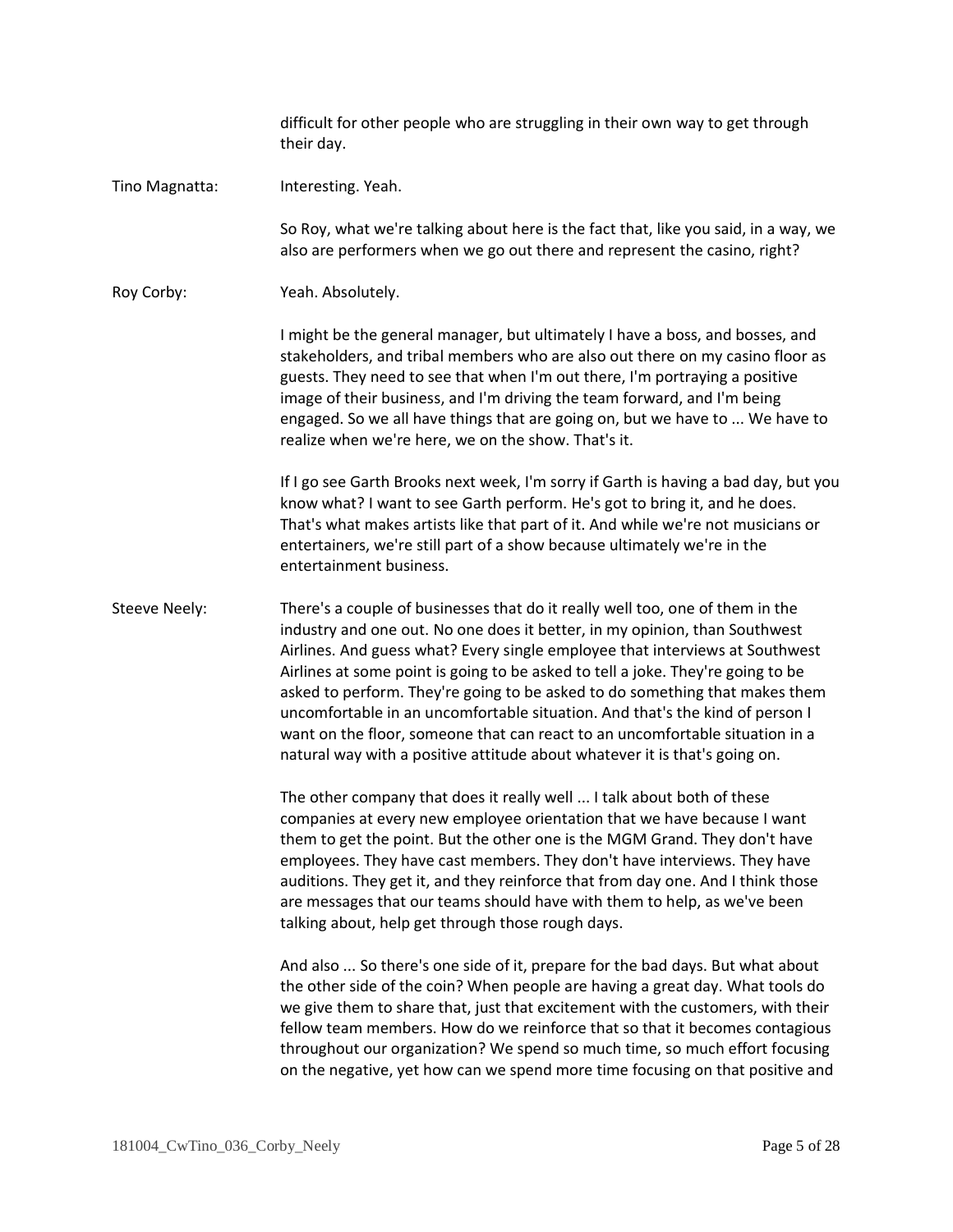|                | creating that environment that everyone wants to be a part of? Which would<br>benefit us more if we could just bottle that and re-sell it?                                                                                                                                                                                                                                                                                                                                                                                                                                                                                                                                                                                                            |
|----------------|-------------------------------------------------------------------------------------------------------------------------------------------------------------------------------------------------------------------------------------------------------------------------------------------------------------------------------------------------------------------------------------------------------------------------------------------------------------------------------------------------------------------------------------------------------------------------------------------------------------------------------------------------------------------------------------------------------------------------------------------------------|
| Tino Magnatta: | Yeah. That's great.                                                                                                                                                                                                                                                                                                                                                                                                                                                                                                                                                                                                                                                                                                                                   |
|                | Guys, I've got to ask you a question because everybody's talking about this<br>wherever I go, and this opinion really matters. What is going on with all this<br>growth in these new casinos in these expansions? It seems like it never ends.<br>And where will it take us ultimately?                                                                                                                                                                                                                                                                                                                                                                                                                                                               |
| Roy Corby:     | It would be interesting to see if me and Steeve have different opinions on this.                                                                                                                                                                                                                                                                                                                                                                                                                                                                                                                                                                                                                                                                      |
|                | The economy's great, right? Growth, employment numbers are fantastic.<br>Although the gaming market today is pretty much where it was before the<br>recession and the top players are making up a greater percentage of the<br>revenue today than they did in 2007, so it looks to me that the masses are<br>coming out and playing, but they're not playing still, either A, to their potential,<br>or B, it is their potential. They learned a lesson from the crash, and they're<br>holding money back. So when you talk about expansion and new builds, you've<br>got to think that, besides construction costs continue to go up. You've got to<br>wonder how many more billion dollar local casinos we're going to see. We<br>shouldn't, right? |
|                | So you looked at the early 2000s, everybody was  Aliante was a billion plus,<br>places like this. And you're like, "Man, why are we spending a billion dollars on a<br>local market?" And you would think that now you shouldn't see that anymore<br>because gambling is so prolific around the country, so everybody's got<br>competition. So while Wins still costing a billion dollars in Boston, that's because<br>it's the Win name, and that's what they do. But otherwise, I would think you<br>that you still see expansions, but not necessarily at the same dollar amount<br>unless it's just do to construction costs.                                                                                                                     |
| Steeve Neely:  | Yeah. I tend to agree with you, Roy.                                                                                                                                                                                                                                                                                                                                                                                                                                                                                                                                                                                                                                                                                                                  |
|                | The other element that I would just throw out there is that the gaming<br>customer has become  They learned a lot through the recession, but they've<br>also learned a lot because we're not a brand new thing anymore. Like Roy said,<br>we're are at every  all over the place. We've become fairly common, so to<br>remain interesting to customers and to try our best to grow, we are going to<br>have to offer things that don't have near the margin that a simple slot machine<br>has. These new thing that are being added, they are helping to grow revenue,<br>but they're not necessarily growing profit.                                                                                                                                 |
|                | I think there's a real disconnect a lot of times when  I've talked to a lot of tribal<br>councils, and they're very interested in adding these things that they don't have<br>currently. And they have good reasons for wanting them, but when you explain<br>to them the impact of adding that  And not just tribal councils, casinos all over                                                                                                                                                                                                                                                                                                                                                                                                       |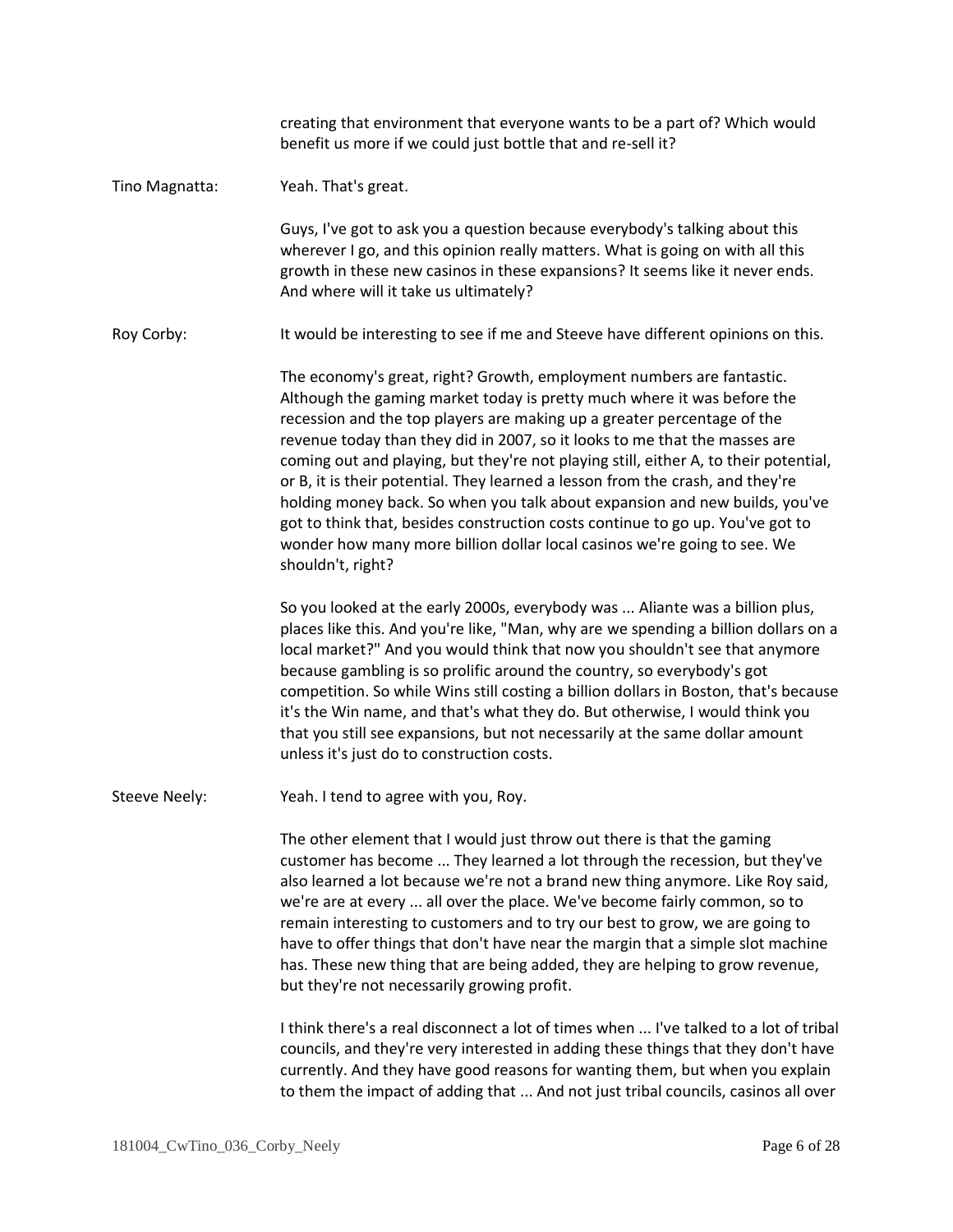the country are doing this. We can add that, just understand that allocation of capital is not going to have the return that it would have 20 years ago just buying more slot machines.

## Tino Magnatta: That's a good point.

Steeve Neely: Does it help bring return visits? Yes, but it doesn't have that same return that ... Nothing was more profitable than a tent on top of a former driveway or a former parking lot with electric holes coming out of the ceiling with no ventilation. The smoke was so thick that you couldn't see across the room, but every slot machine was full. Well, if we were to try to put that casino in play today, no one would show up because we've grown. The customer's expectations have grown. The need that we have to satisfy now is different than it was 25-30 years ago, so we have to adapt our business model as well. We all just have to recognize that the margins are going to be different than they once were.

## Roy Corby: Yeah.

A great point that Steeve brings up there basically is that for the last however many years, we've heard gaming executives talk in Vegas at G2E, and to a lesser extent at [NIGA 00:17:03], on earnings calls and everything saying, "In Vegas, non-gaming revenue's making up over 50% of the revenue, holy cow." And tribes have to realize that, "Well, you know what? That's not going to happen in local casinos." So while it's a goal, and you want to improve and increase nongaming revenues, it's not the same market that Vegas has.

If the tribe that we're working for wants to go in that direction, as a GM I have to make sure to temper expectations that ... Like Steeve said, we're going to drive visits that might not be profitable visits, so we're going to increase revenue, but we are not going to increase profit on these items.

Tino Magnatta: What I'm hearing then though is as the expansions grow and the amenities become different and veer away from gambling, so does the profits go down. Is that correct?

Steeve Neely: The profit margins.

Hopefully you're building things that are still going to be profitable. They're just not ... A fine dining restaurant, if you have the business, is going to be profitable. It's not going to be nearly as profitable as a slot machine, but it's still going to turn a profit. New hotel rooms, you certainly can ... Hotel rooms are profitable, as long as you don't over build, but they're most likely not as profitable as slot machines or gaming tables. It's just a matter of catering ... But there are markets where hotel rooms are extremely profitable. There's not one ... One blanket doesn't cover all of it, so you have to identify your particular market, your particular business.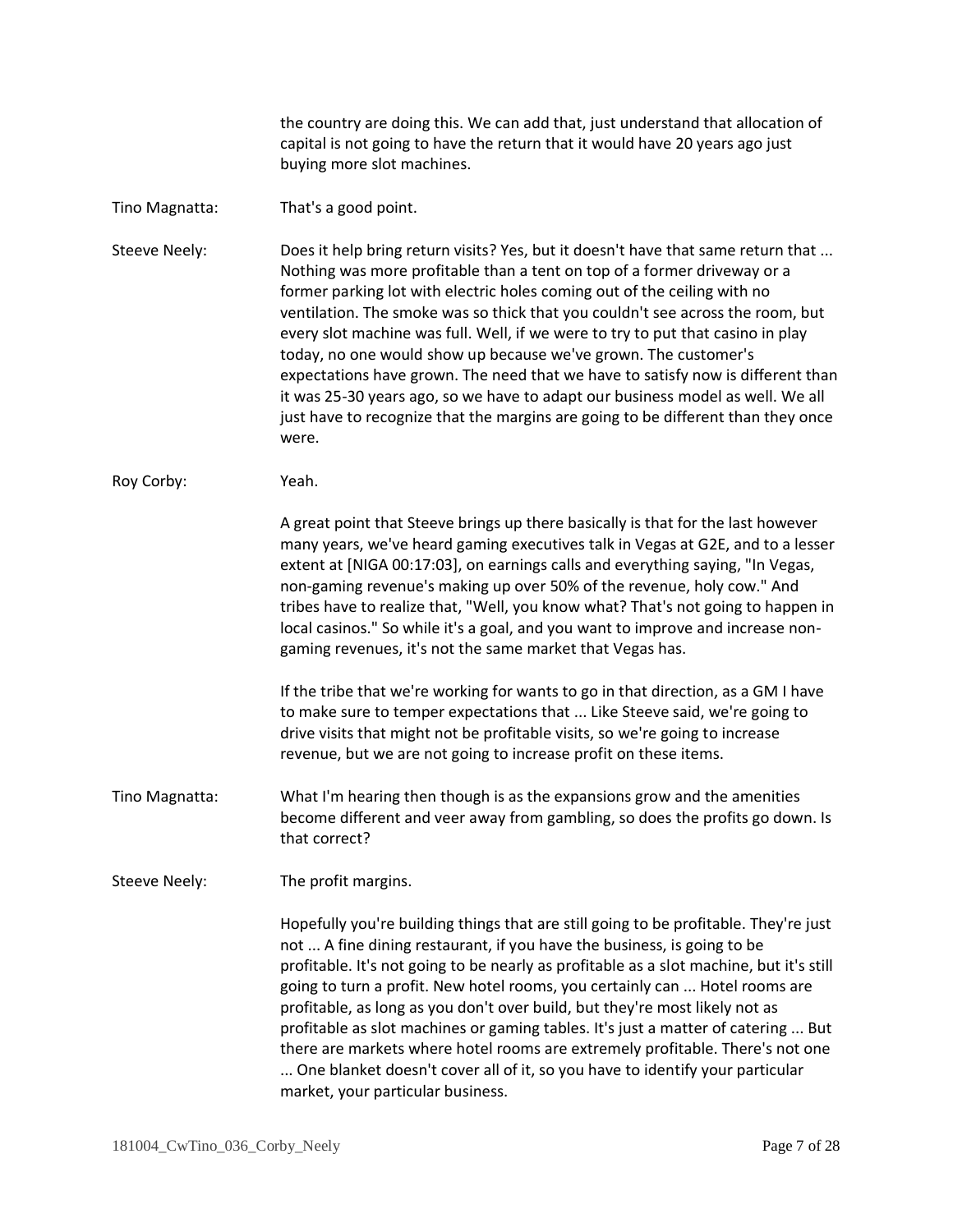|                      | But for the most part, as we grow, as we evolve  First of all, we have to. Again,<br>we're not going to be  We can't be tents on top of parking lots with smoke so<br>think, you can feel it through your pores anymore. Customers aren't going to<br>show up for that. The customer expects more. But we also, to Roy's point, we<br>can't expect in a local market like [inaudible 00:19:19], California, where I'm at,<br>you can't expect to build a Mirage, like they did in 1989, and suddenly generate<br>the revenues that Steeve Win was able to produce. We have to be realistic<br>within our environment as well.                                                                                                                                                                                                                                                                      |
|----------------------|----------------------------------------------------------------------------------------------------------------------------------------------------------------------------------------------------------------------------------------------------------------------------------------------------------------------------------------------------------------------------------------------------------------------------------------------------------------------------------------------------------------------------------------------------------------------------------------------------------------------------------------------------------------------------------------------------------------------------------------------------------------------------------------------------------------------------------------------------------------------------------------------------|
| Tino Magnatta:       | Okay. That's cool. Cool stuff.                                                                                                                                                                                                                                                                                                                                                                                                                                                                                                                                                                                                                                                                                                                                                                                                                                                                     |
|                      | Guys, what are some of the biggest lessons you've learned from failing at<br>something?                                                                                                                                                                                                                                                                                                                                                                                                                                                                                                                                                                                                                                                                                                                                                                                                            |
| <b>Steeve Neely:</b> | How much time we have left?                                                                                                                                                                                                                                                                                                                                                                                                                                                                                                                                                                                                                                                                                                                                                                                                                                                                        |
|                      | The reality is I was fortunate enough to be asked at the casino marketing and<br>technology conference this summer to do the keynote on failure. At first, I was a<br>little taken aback, "Why would John have asked me to do this speech on failing?<br>Is it because I'm so good at it?" Then it became apparent as I worked on it  I<br>spent weeks and months trying to figure out how I was going to put this<br>together, and it really came down to  You know what? I have learned so much<br>more from failure than I ever did from success. There's a story there. And if I'm<br>experiencing it, then I'm hopeful  I'm going to guess that other people are as<br>well, and I just need to provide some insight as to how to react to that and help<br>them.                                                                                                                             |
|                      | When I took that approach, then things started lining up. I think it's hard, and it<br>would do the audience a disservice to take isolated incidents and talk about<br>how this one thing completely re-shaped  It really becomes a series of<br>decisions, and the way you react to those is really where the lesson is. I think<br>the key lesson in all of it is you have to pick up the bat and walk into the batter's<br>box. You can't stay in the on-deck circle and expect to generating anything.<br>You're never going to learn anything sitting on the bench. You're going to learn<br>it getting out there and swinging. And every once in a while, even with your<br>eyes closed, you actually connect.<br>I realize it's not a specific answer to your question, but I think the approach to<br>that is what I think is the important part, not the fear of. Because if you fear it, |
| Roy Corby:           | you're never going to get in the game.<br>Yeah.                                                                                                                                                                                                                                                                                                                                                                                                                                                                                                                                                                                                                                                                                                                                                                                                                                                    |
|                      |                                                                                                                                                                                                                                                                                                                                                                                                                                                                                                                                                                                                                                                                                                                                                                                                                                                                                                    |
|                      | Steeve nails that, right? There's a time in the lifetime of everything that works<br>when it didn't work. Everything that works today did not work the first time it<br>was made. There's a reason there's no longer an iPhone one for crying out loud,<br>right?                                                                                                                                                                                                                                                                                                                                                                                                                                                                                                                                                                                                                                  |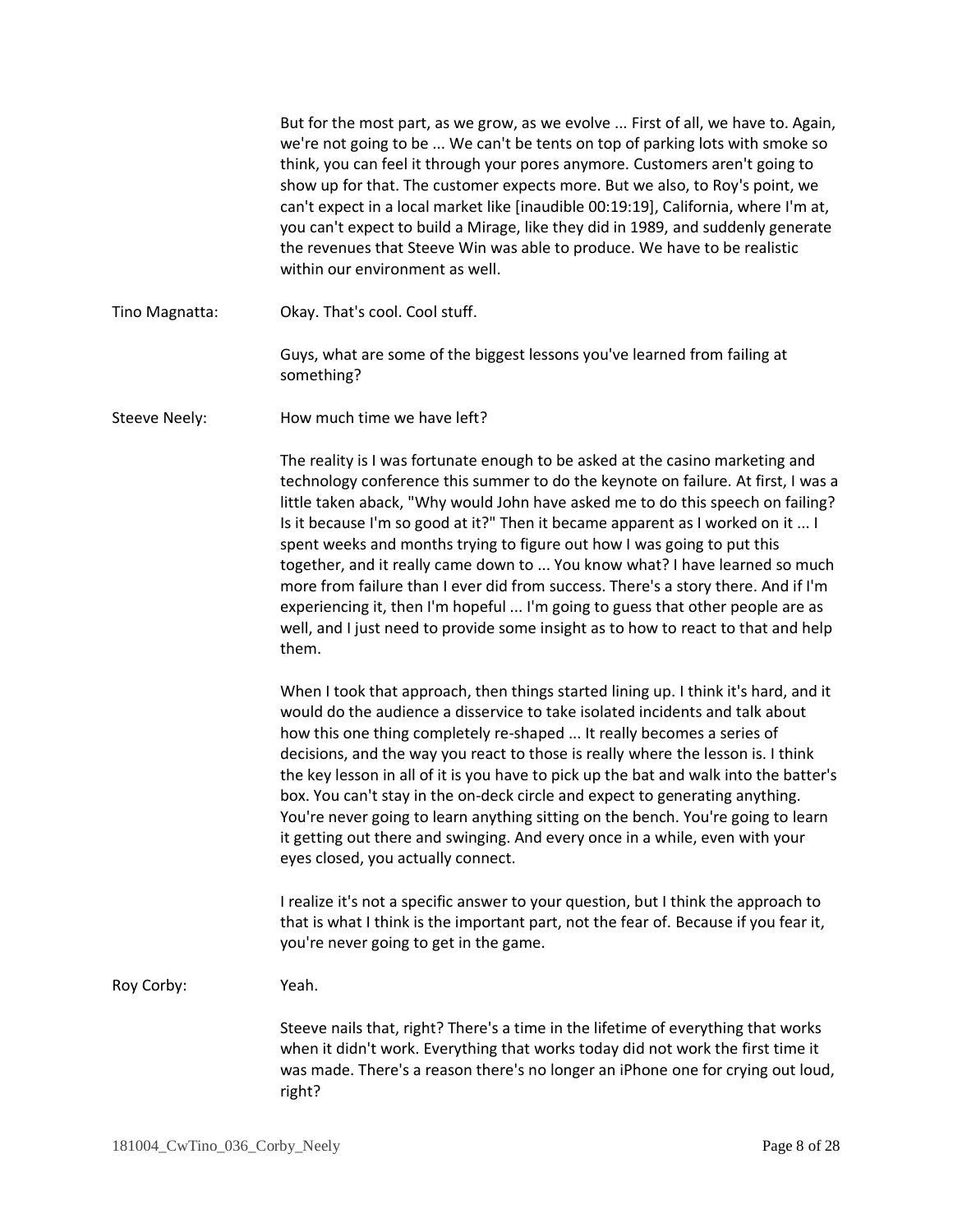So what do you take from that? How do you get back up? And how do you know which questions to ask on, "Okay. How do I improve this? How do I make this better? Where did I make my mistake? Was it an error in judgment? Like was this never going to work? Is there no market for this? Or was it an execution problem?" Being able to rely on experience with people around you, knowing who you can sit and talk to and say, "Hey. Let me bounce this off you. Where did I go wrong here, or how do we make this better?" You know, "I've got it somewhat working, but I was expecting a better result. Was I over ambitious? Did I misjudge my market? Or am I not executing it correctly?" And just working with people to go through that, whether it's ... whoever your support system is, whether it's outside focus groups.

For me, I'm fortunate. I can call Steeve. I've got a whole group of industry experts that I can call at any given moment and say, "Hey. I need a hand with this," and I've done it to Steeve a lot. There's the beauty of maintaining those relationships and having people that you know you can rely on.

Tino Magnatta: Yeah, having a support network.

Steeve Neely: The other side of that is, especially if you're the leader of the organization, the environment that you setup for your team to be comfortable knowing that everything they try is not going to succeed. One of the things that I've always shared with my team is, and I'm serious about this, if we're not making some mistakes, then we're playing it too safe. It's hard for people who, especially in an environment where I'm at now, where it's been very comfortable for a long period of time, to now step out and try something new. But the only way we're going to grow our business to the level that we should have it at is by trying some things and doing things differently than we do now. And guess what? Some of them are not going to work.

> But I also feel like if you have a group that's focused on improvement and recognizing success as well as failure, they're going to put the work in on the front end, and they're mistakes are going to be a lot smaller, and their successes are going to be a lot larger, if they are comfortable knowing that as long as they don't do something illegal or something that's obviously inappropriate, you're going to have their back if it doesn't go the way that everyone hoped that it would.

Roy Corby: Let me jump in because what Steeve just said hit something that since I've known him, he has lived by, and I love that. I'm happy he gave a way to cut in here and tell it. What Steeve just said was perfect. There were so many times when we worked together, and Steeve would have a project for him and his team. I'd go sit in his office and talk to him about where he was at, and he would lay out his vision, and we would ... And then he would come back with the plan, and it was somewhat different than the vision. I'd say, "Hey. What happened here? This is what you wanted to do." He'd say, "Roy, this came from a member of my team, and I didn't think it was a material difference, so I want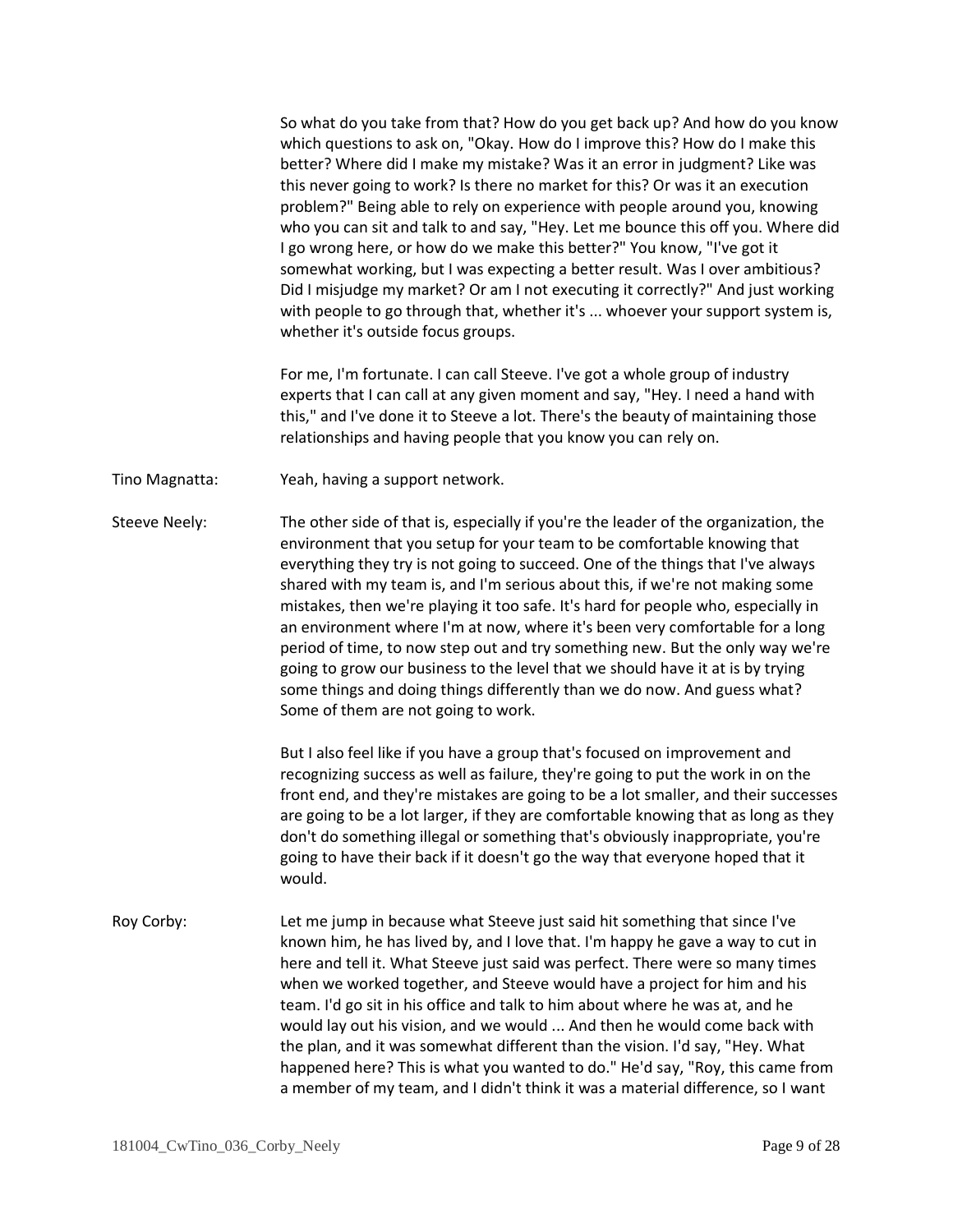them to be able to run with their vision." He's like, "And then we can go back and talk about it as a team afterwords on how we could have improved it." But he gives his team the empowerment to run with that because it wasn't going to make the material difference, and he doesn't have to do it his way. I love that about working with Steeve. I mean that's so critical to building a team. Steeve Neely: Thanks for that, Roy. I didn't even think about that. Roy Corby: [crosstalk 00:25:52] You do, and I love that. Tino Magnatta: Absolutely. That's great stuff. Let's talk a little bit about the new generation of tribal casino operators. We know that we're on the cusp of that as the elders are getting older, and passing away, and passing the baton over, what should they be thinking about for the future? These new operators. Roy Corby: It's remembering what the core business is. A, we're a casino first and foremost. This goes back to the question two questions ago. We want to grow non-gaming revenues and things like that, be we want to keep in mind that ultimately we're a casino. The new tribal leaders coming up and thinking about that, "Okay. How do I make my casino bigger, better. How do I add more amenities?" Well, those amenities can be important, and they can be complementary, but they're not going to be, as Steeve points out, the profit margin's not going to be as high as it is on a slot machine, so everything we do should be complementary to our core business. That's what I think the focus for the new tribal leaders coming up should be. "How do we maintain and protect that." Steeve Neely: Roy, you absolutely nailed that. The other side of that, that I think is really fun, for me at least, is being able to help mentor a lot of the young tribal members that are moving into executive positions and management positions, and watching their reaction when you push back and you challenge them with ... Because it's fun to build cool stuff. We all like ... I'm still looking for that job where all you do is you show up one day, and you just build something cool, and you go home. You come back the next day. You build another something cool. I haven't found it yet. But when you have the ability to mentor someone and show them the value of the plan, and the vision, and the modifying the vision, and working towards something new. I think we have a great opportunity in our industry to really pass the baton, and a lot of tribes are really, in my opinion, really doing it right in that they're creating mentorship programs, and they're bringing tribal ... They're focusing on getting their tribal members educated. And when they get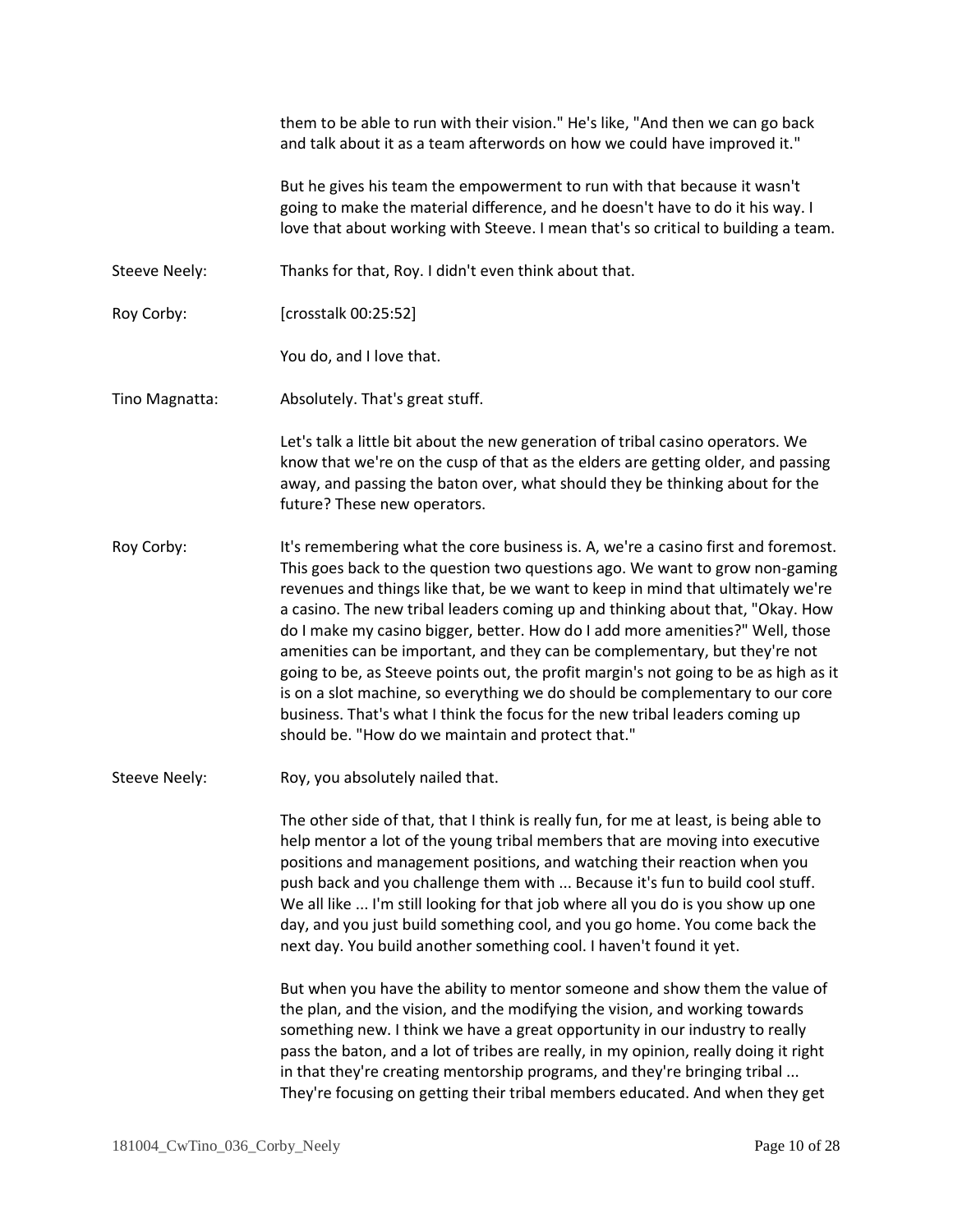|                      | their education, they're bringing them in, not at executive level. They're bringing<br>them in at supervisors, and then letting them move up to manager, and<br>struggle, and fight the battle, and learn what the people they'll one day be<br>supervising have to go through every day.                                                                                                                                                                                                                                                                                                                                                                                                                                                          |
|----------------------|----------------------------------------------------------------------------------------------------------------------------------------------------------------------------------------------------------------------------------------------------------------------------------------------------------------------------------------------------------------------------------------------------------------------------------------------------------------------------------------------------------------------------------------------------------------------------------------------------------------------------------------------------------------------------------------------------------------------------------------------------|
|                      | And the tribes that go through that process, it is going to pay off so much for<br>them in the long run because you don't have a management team that comes in<br>with an entitlement mindset. They worked for it. And they're also a group of<br>people that are going to be loyal to that company probably for the rest of their<br>lives because it's a part of their culture. It's a part of them. Their family is<br>dependent on the performance of that operation, and they're going to make<br>sure that everything that they do is done to the best of their ability, and their<br>expectations are going to be high. That's what's exciting for me is being able to<br>be a part of these organizations that are really focused on that. |
| Tino Magnatta:       | Very, very cool.                                                                                                                                                                                                                                                                                                                                                                                                                                                                                                                                                                                                                                                                                                                                   |
|                      | Let's take some questions. You guys have lit up the board here. Let's take these<br>calls. This has been great.                                                                                                                                                                                                                                                                                                                                                                                                                                                                                                                                                                                                                                    |
| <b>Steeve Neely:</b> | This could be ugly. Who knows who's on the other end of this? I know who Roy<br>hangs out with. This could be bad.                                                                                                                                                                                                                                                                                                                                                                                                                                                                                                                                                                                                                                 |
| Tino Magnatta:       | I have Roy and Steeve. Do you have a question for them?                                                                                                                                                                                                                                                                                                                                                                                                                                                                                                                                                                                                                                                                                            |
| Luigi:               | Hi, Steeve. Steeve and Roy, it's Luigi. Hi everybody.                                                                                                                                                                                                                                                                                                                                                                                                                                                                                                                                                                                                                                                                                              |
| <b>Steeve Neely:</b> | Hey, Luigi.                                                                                                                                                                                                                                                                                                                                                                                                                                                                                                                                                                                                                                                                                                                                        |
| Tino Magnatta:       | Hey. How are you doing, Luigi?                                                                                                                                                                                                                                                                                                                                                                                                                                                                                                                                                                                                                                                                                                                     |
| Luigi:               | I'm enjoying. This is a great interview.                                                                                                                                                                                                                                                                                                                                                                                                                                                                                                                                                                                                                                                                                                           |
|                      | Good, Tino. How are you?                                                                                                                                                                                                                                                                                                                                                                                                                                                                                                                                                                                                                                                                                                                           |
| Tino Magnatta:       | Thanks. Appreciated.                                                                                                                                                                                                                                                                                                                                                                                                                                                                                                                                                                                                                                                                                                                               |
| Luigi:               | Very much so. The leadership, the mentoring, those are the parts that I wanted<br>to talk about with you and ask a question ultimate. I've always been under the<br>Thinking back on your life and your career, and not just your career, but your<br>life. Every ten years, we all change. We change the way that we think about<br>things, and our positions on things, and how to do business. You just learn from<br>your mistakes and your failures, like you were saying, Steeve. Right?                                                                                                                                                                                                                                                     |
| <b>Steeve Neely:</b> | Right.                                                                                                                                                                                                                                                                                                                                                                                                                                                                                                                                                                                                                                                                                                                                             |
| Luigi:               | I saw that speech, and I totally agree with you.                                                                                                                                                                                                                                                                                                                                                                                                                                                                                                                                                                                                                                                                                                   |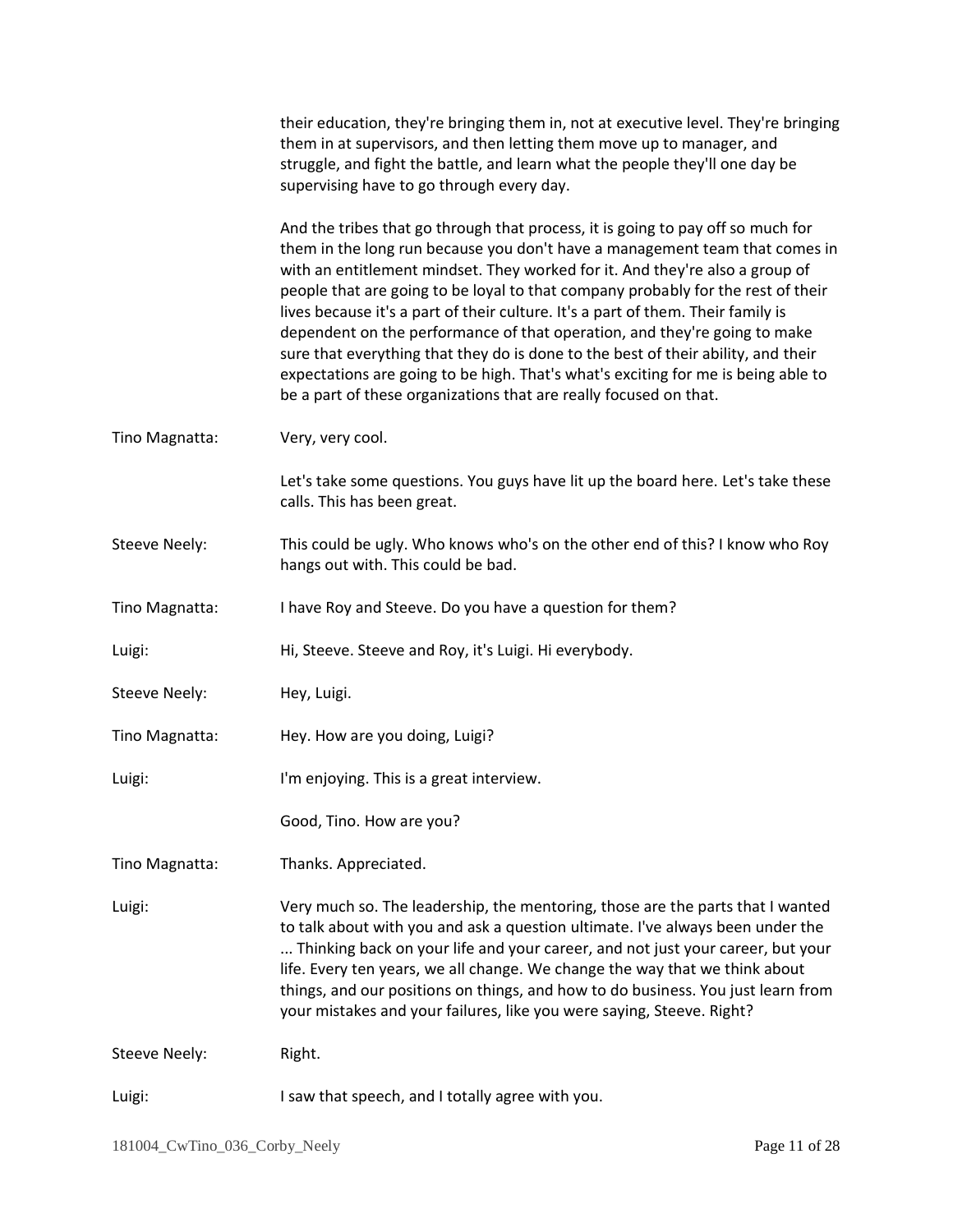|                      | Both of you are now at brand new casinos, but you've also worked at a variety<br>of other casinos. When it's time to get your people motivated and reach<br>objectives and goals that are set by your executive team, a management team<br>or the tribe, how are you getting the established employees that have been<br>there through so many management changes, and you know we have a lot of<br>turnover in this business, right? How do you get them to sign off on your<br>philosophy, and your policies, and just your vision? When some of these people<br>are literally not interested in going there with you, how do you accomplish that<br>through all your career? |
|----------------------|---------------------------------------------------------------------------------------------------------------------------------------------------------------------------------------------------------------------------------------------------------------------------------------------------------------------------------------------------------------------------------------------------------------------------------------------------------------------------------------------------------------------------------------------------------------------------------------------------------------------------------------------------------------------------------|
| Roy Corby:           | For me, I'm a people person. You guys know me. People who are on the lines<br>might know me. I love people. For me, it's always been pretty simple. I walk into<br>a place. My initial interviews with my leadership team, if you will, I never talk<br>about what I'm expecting. I want to know about them. "Tell me about you. Tell<br>me about what's going on with you. Tell me how long you've been here." I try to<br>find out as much about them as possible, so I can take an active interest in<br>what's important to them.                                                                                                                                           |
| Luigi:               | Okay.                                                                                                                                                                                                                                                                                                                                                                                                                                                                                                                                                                                                                                                                           |
| Roy Corby:           | And then you get buy-in by building trust. Once they know that I'm invested in<br>them and their success and I'm going to be here.                                                                                                                                                                                                                                                                                                                                                                                                                                                                                                                                              |
|                      | I get the jadedness of, "You know what? We've had a lot of general managers.<br>You're just one more. You won't be here in another year, so I'm not going to<br>listen to that."                                                                                                                                                                                                                                                                                                                                                                                                                                                                                                |
| Luigi:               | There you go. The attitude. That attitude, right.                                                                                                                                                                                                                                                                                                                                                                                                                                                                                                                                                                                                                               |
| Roy Corby:           | But once they  Casinos, they'll follow the perfect example of that.                                                                                                                                                                                                                                                                                                                                                                                                                                                                                                                                                                                                             |
|                      | 2005, my first week there, I'm director of table games. I'm walking around with<br>one of the shift managers on swing shift telling him what I'm looking for and all<br>this. And he says to me at the end of the walk through. He's like, "Guys like you<br>don't last long around here." Well, eight years later when I resigned, I reminded<br>him of that speech, and we just kind of laughed about it because I got where he<br>was coming from, but you just have to let them know that, "Hey. I'm here, and I<br>want to be part of this, and I want to help, and I want us to grow together."                                                                           |
| <b>Steeve Neely:</b> | Roy's better than that at anyone I've ever seen, and he truly is passionate about<br>people and does a great job of making everyone feel great about, not only<br>themselves, but what they're doing for the organization. And that's something<br>I've learned from him and I try to apply. But there's also some external<br>resources I would refer people to, to help with that because it isn't necessarily<br>natural. We all start with ourselves, and our world revolves around ourself.                                                                                                                                                                                |
| Tino Magnatta:       | That's correct.                                                                                                                                                                                                                                                                                                                                                                                                                                                                                                                                                                                                                                                                 |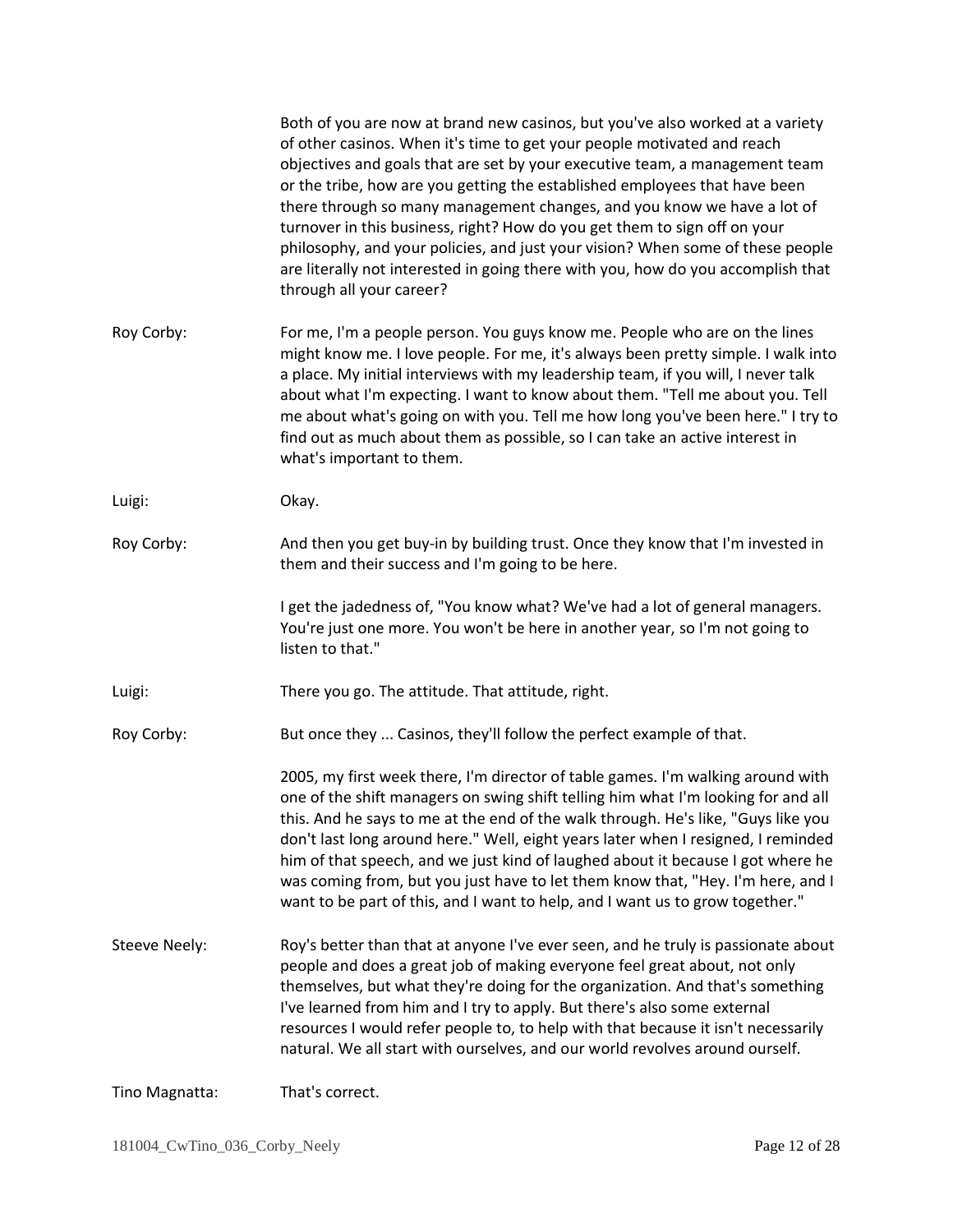| <b>Steeve Neely:</b> | But when we turn that around, and we start actually making the priority other<br>people, then you find this reward that you didn't know existed. There's two<br>books that I would recommend for anyone in a leadership position to read. The<br>first one is Dale Carnegie. It came out in the '20s or the '30s, How to Win Friends<br>and Influence People. Read it.                                                                                                                                                                                                                                                                                                                                                                                                                                     |
|----------------------|------------------------------------------------------------------------------------------------------------------------------------------------------------------------------------------------------------------------------------------------------------------------------------------------------------------------------------------------------------------------------------------------------------------------------------------------------------------------------------------------------------------------------------------------------------------------------------------------------------------------------------------------------------------------------------------------------------------------------------------------------------------------------------------------------------|
| Luigi:               | My dad had me read that book years ago. It's a great book. You're right.                                                                                                                                                                                                                                                                                                                                                                                                                                                                                                                                                                                                                                                                                                                                   |
| <b>Steeve Neely:</b> | Read it. Read it again. And then read it a third time. By the third time, it'll<br>actually make sense. And then the other one is, some newer stuff, Simon Sinek,<br>It Starts With Why.                                                                                                                                                                                                                                                                                                                                                                                                                                                                                                                                                                                                                   |
|                      | One of my focuses that I've brought to this organization and we've  I see it on<br>the floor now, at the line level, is I really want to make sure that when we make<br>a change, or we announce something, or we're doing something, everyone in<br>the property understands why we're doing it. If I tell them what we're doing,<br>then they'll just repeat what I said. They won't necessarily own it. But when I tell<br>them why they're doing it, then they're going to come up with a way of<br>explaining it that makes sense to them. And they now have a certain amount of<br>ownership. And they may not agree with it, but they know why we're doing it.<br>And so when someone asks a question, then they'll be able to them what it is<br>we're doing because they know why we're doing it. |
| Luigi:               | Yeah. There's a great management consultant out there, Mac McIntyre. One of<br>the things that he goes through is exactly that right there. Let's say we're closing<br>the steakhouse, and you explain that to your team. "Hey guys. Because of this,<br>this, this, and this, we're closing the steakhouse." You never say what you're<br>doing until you say the why of what you're doing. Great example, Steeve,<br>because it's so true. People can buy-in when they know the why.                                                                                                                                                                                                                                                                                                                     |
| <b>Steeve Neely:</b> | The master of the strategic logics, Mr. Mac McIntyre.                                                                                                                                                                                                                                                                                                                                                                                                                                                                                                                                                                                                                                                                                                                                                      |
| Luigi:               | Yeah. Very good. Very good.                                                                                                                                                                                                                                                                                                                                                                                                                                                                                                                                                                                                                                                                                                                                                                                |
| Tino Magnatta:       | Yeah. Great stuff.                                                                                                                                                                                                                                                                                                                                                                                                                                                                                                                                                                                                                                                                                                                                                                                         |
| <b>Steeve Neely:</b> | Good talking to you, Luigi.                                                                                                                                                                                                                                                                                                                                                                                                                                                                                                                                                                                                                                                                                                                                                                                |
| Luigi:               | It's great talking to both of you guys.                                                                                                                                                                                                                                                                                                                                                                                                                                                                                                                                                                                                                                                                                                                                                                    |
| Roy Corby:           | Thanks, Luigi. Appreciate it.                                                                                                                                                                                                                                                                                                                                                                                                                                                                                                                                                                                                                                                                                                                                                                              |
| <b>Steeve Neely:</b> | Yeah, we'll see you next week.                                                                                                                                                                                                                                                                                                                                                                                                                                                                                                                                                                                                                                                                                                                                                                             |
| Luigi:               | You're welcome. Bye Tino.                                                                                                                                                                                                                                                                                                                                                                                                                                                                                                                                                                                                                                                                                                                                                                                  |
|                      | Thanks guys. See you next week.                                                                                                                                                                                                                                                                                                                                                                                                                                                                                                                                                                                                                                                                                                                                                                            |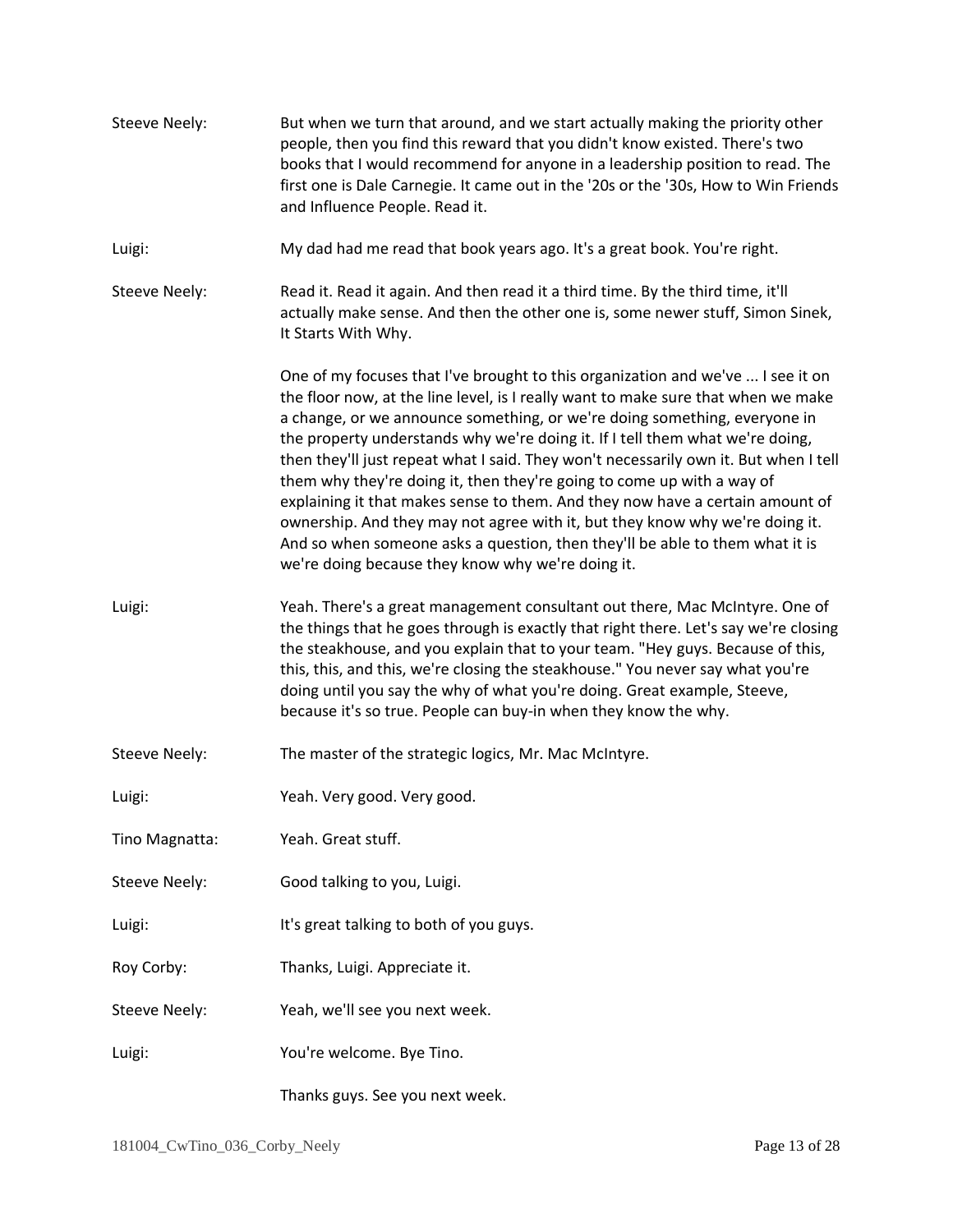| Tino Magnatta:       | All right. Let's get one more question here. Good stuff.                                                                                                                                                                                                                                                                                     |
|----------------------|----------------------------------------------------------------------------------------------------------------------------------------------------------------------------------------------------------------------------------------------------------------------------------------------------------------------------------------------|
|                      | This is Tino Magnatta. Do you have a question for Roy and Steeve?                                                                                                                                                                                                                                                                            |
| Hayti:               | Hey, Tino. It's [Hayti 00:36:04] [inaudible 00:36:05] here.                                                                                                                                                                                                                                                                                  |
| Tino Magnatta:       | How are you, Hayti?                                                                                                                                                                                                                                                                                                                          |
| Hayti:               | I'm great. How is Steeve and Roy today? They sound like they're having a lot of<br>fun.                                                                                                                                                                                                                                                      |
| Steeve Neely:        | Any afternoon I get to spend some quality time with Roy is a great afternoon.<br>Getting to spend some time with you just adds icing to the cake.                                                                                                                                                                                            |
| Hayti:               | Oh gosh. Let me tell you guys. I'm trying to decipher who is who in terms of the<br>voice, and I'm thinking that Steeve is the gruffer voice, you know, the more<br>Camel man kind of voice. And Roy is also known among some circles as the<br>Vanilla Ice kind of guy. If you saw his [inaudible 00:36:48] shots.                          |
| <b>Steeve Neely:</b> | You have no idea how much mileage I'm going to get out of that comment right<br>there.                                                                                                                                                                                                                                                       |
| Roy Corby:           | Thanks for nothing.                                                                                                                                                                                                                                                                                                                          |
|                      | So, Hayti.                                                                                                                                                                                                                                                                                                                                   |
| Hayti:               | [inaudible 00:37:01]                                                                                                                                                                                                                                                                                                                         |
|                      | Yeah.                                                                                                                                                                                                                                                                                                                                        |
| Roy Corby:           | If you have kids, I like to explain my voice this way. I am the voice of Manny in<br>Ice Age. And if you watch that movie, that's all you're going to think about now<br>that you hear me. I'm freaking Manny.                                                                                                                               |
| <b>Steeve Neely:</b> | Oh that's true.                                                                                                                                                                                                                                                                                                                              |
| Hayti:               | I'm going to have to do that.                                                                                                                                                                                                                                                                                                                |
| Steeve Neely:        | That's true.                                                                                                                                                                                                                                                                                                                                 |
| Hayti:               | But have you thought  either one of you to answer the question first, but if<br>you met somebody that you're mentoring, and they're going into the first time<br>into their career into Indian gaming, what would you tell them that you know<br>today that you wish you had known 20 years ago or whenever you started in<br>Indian gaming? |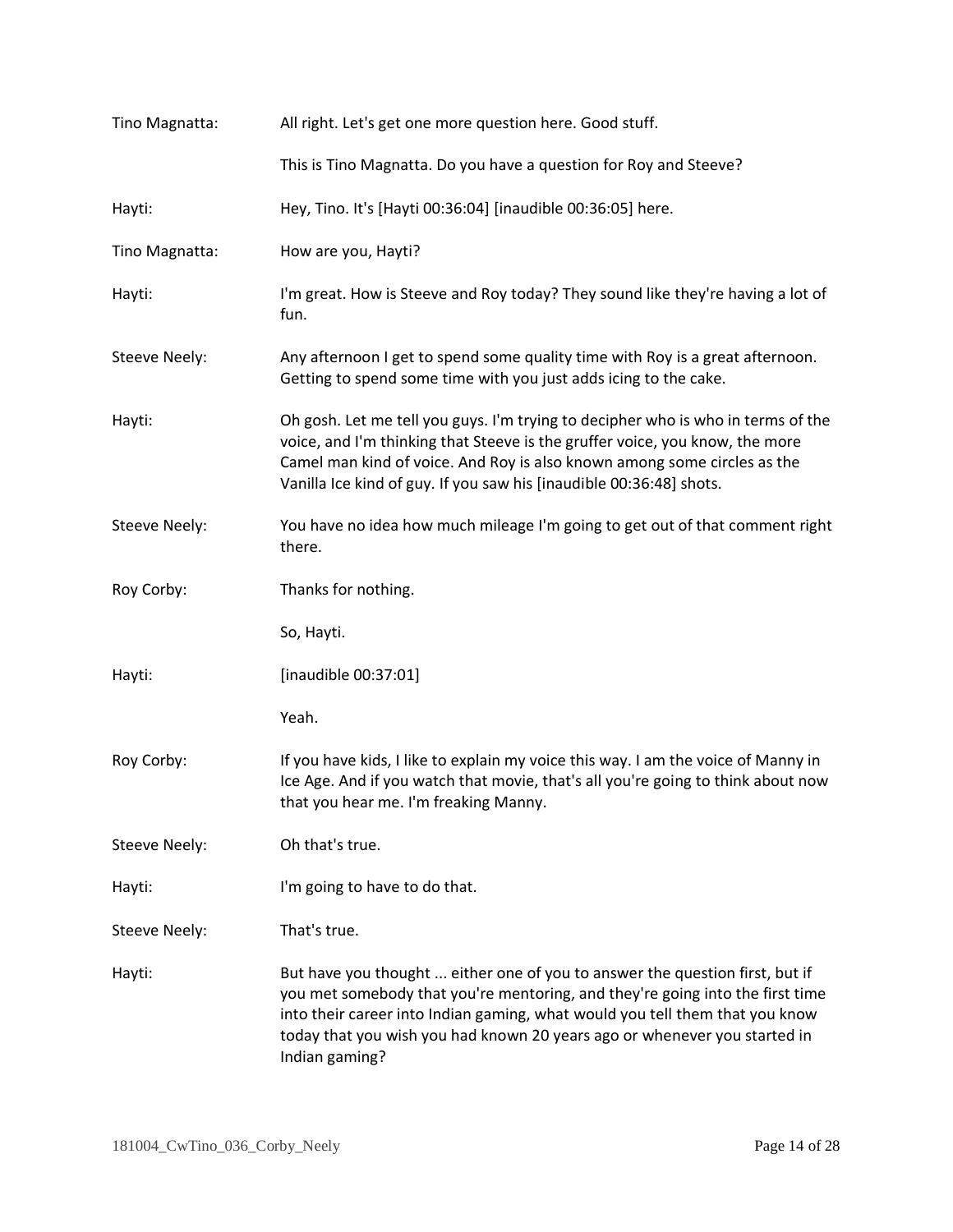| <b>Steeve Neely:</b> | What's funny is I can tell you what Roy would say, and he can probably tell you<br>what I would say.                                                                                                                                                                                                                                                                                                                                                                                                                                                                                                                                                                                                                                          |
|----------------------|-----------------------------------------------------------------------------------------------------------------------------------------------------------------------------------------------------------------------------------------------------------------------------------------------------------------------------------------------------------------------------------------------------------------------------------------------------------------------------------------------------------------------------------------------------------------------------------------------------------------------------------------------------------------------------------------------------------------------------------------------|
| Hayti:               | Oh my goodness.                                                                                                                                                                                                                                                                                                                                                                                                                                                                                                                                                                                                                                                                                                                               |
| <b>Steeve Neely:</b> | What Roy would say is, "Let it go."                                                                                                                                                                                                                                                                                                                                                                                                                                                                                                                                                                                                                                                                                                           |
| Roy Corby:           | Let it go.                                                                                                                                                                                                                                                                                                                                                                                                                                                                                                                                                                                                                                                                                                                                    |
| <b>Steeve Neely:</b> | Let it go. Don't let it eat at you because it does. Let it go.                                                                                                                                                                                                                                                                                                                                                                                                                                                                                                                                                                                                                                                                                |
| Roy Corby:           | Oh that's just funny.                                                                                                                                                                                                                                                                                                                                                                                                                                                                                                                                                                                                                                                                                                                         |
| Tino Magnatta:       | That's a good one.                                                                                                                                                                                                                                                                                                                                                                                                                                                                                                                                                                                                                                                                                                                            |
| <b>Steeve Neely:</b> | And what I would say is patience. Be patient. It's going to take longer than you<br>thought it was going to. And it's okay because when the decision is made, then<br>the decision is made.                                                                                                                                                                                                                                                                                                                                                                                                                                                                                                                                                   |
| Hayti:               | Right.                                                                                                                                                                                                                                                                                                                                                                                                                                                                                                                                                                                                                                                                                                                                        |
| Steeve Neely:        | But it's going to take a while to get there.                                                                                                                                                                                                                                                                                                                                                                                                                                                                                                                                                                                                                                                                                                  |
| Hayti:               | I like that.                                                                                                                                                                                                                                                                                                                                                                                                                                                                                                                                                                                                                                                                                                                                  |
| Roy Corby:           | He nailed it because that's what I would say. "Let it go." Ultimately ownership<br>decides, and there we are. But I like to equate the difference between tribal<br>gaming and commercial gaming this way. I worked for MGM and I worked for<br>[inaudible 00:38:49] before, and now I'm in tribal gaming. So [inaudible<br>00:38:52] and MGM hire me based on my resume and my interview, and then<br>trust me to go do my job, where they fire me. Tribal gaming, they hire me for<br>the same reasons, but they don't then trust me to do my job. They want to get<br>to know me first. They want to know how I think, how I came up with my<br>reasoning. They want to know that they can trust me before they let me fully do<br>my job. |
| <b>Steeve Neely:</b> | Perfect.                                                                                                                                                                                                                                                                                                                                                                                                                                                                                                                                                                                                                                                                                                                                      |
| Roy Corby:           | You've just got to know that and, "Okay. Here's where we are." Yes, they pay me<br>to do a job, but they don't trust me yet. They've got to know me first.                                                                                                                                                                                                                                                                                                                                                                                                                                                                                                                                                                                    |
| Hayti:               | Right. Okay, I like that.                                                                                                                                                                                                                                                                                                                                                                                                                                                                                                                                                                                                                                                                                                                     |
| <b>Steeve Neely:</b> | Roy has talked me off of many cliffs. "Just be patient. Let it go. It's over, move<br>on."                                                                                                                                                                                                                                                                                                                                                                                                                                                                                                                                                                                                                                                    |
| Hayti:               | I like that.                                                                                                                                                                                                                                                                                                                                                                                                                                                                                                                                                                                                                                                                                                                                  |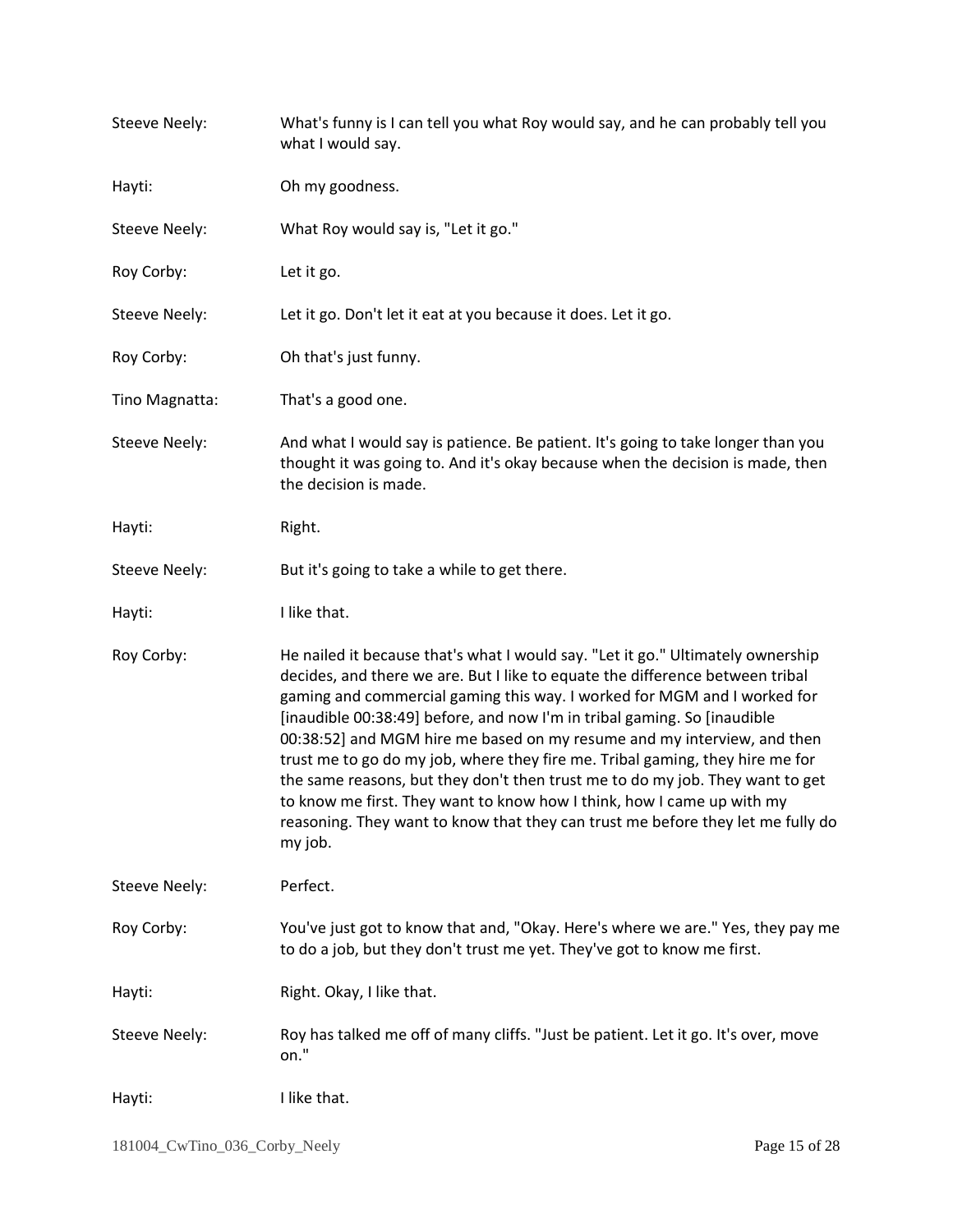|                      | And one other question, if I may. Tino?                                                                                                                                                                                                                                                                                                                                                                                                                                                                                                                                                                                                                                                                                                  |
|----------------------|------------------------------------------------------------------------------------------------------------------------------------------------------------------------------------------------------------------------------------------------------------------------------------------------------------------------------------------------------------------------------------------------------------------------------------------------------------------------------------------------------------------------------------------------------------------------------------------------------------------------------------------------------------------------------------------------------------------------------------------|
| Tino Magnatta:       | Yeah. Absolutely.                                                                                                                                                                                                                                                                                                                                                                                                                                                                                                                                                                                                                                                                                                                        |
| Hayti:               | More and more working with casinos, I've been asked more and more to work<br>with the accountability side of things. They'll say, "Hayti, we've had so many<br>trainings, training and development, but how do we hold our staff, our<br>employees, our team members accountable?" I just want to know from your<br>side. What have you done in the past that  I know, a huge topic, but helicopter<br>viewpoint.                                                                                                                                                                                                                                                                                                                        |
| Roy Corby:           | I don't hold anybody accountable until I have the reward part down. Until you<br>are rewarding your top performers, it's tough to hold anybody else accountable.<br>They have to know what is in it for them. You've got to nail the other part of the<br>equation. I mean obviously there are things that you just have to fire people for.<br>I think all businesses do a poor job of getting rid of the really bad performers<br>because, "Well, I have to write them up eight times before I can do this." Really<br>poor performers hurt our business, and we have to get rid of. But more<br>importantly, we have to make sure that the reward system to get everybody to<br>the buy-in stage, to up their game is more important. |
| Hayti:               | I like that.                                                                                                                                                                                                                                                                                                                                                                                                                                                                                                                                                                                                                                                                                                                             |
| Tino Magnatta:       | Interesting. Very interesting.                                                                                                                                                                                                                                                                                                                                                                                                                                                                                                                                                                                                                                                                                                           |
| <b>Steeve Neely:</b> | I really wouldn't add too much to that. I think Roy is right on. The one thing I<br>may add is when it comes to accountability, there's also something very similar<br>in responsibility. The fact we have these positions, it comes with a certain level<br>of responsibility to the tribe, to the business, to the team. I think those two kind<br>of go hand in hand. If someone  If you can't trust them to be responsible in<br>that position for participating and building the team, then they're not going to<br>ever be comfortable with being accountable either.                                                                                                                                                              |
| Tino Magnatta:       | Yep.                                                                                                                                                                                                                                                                                                                                                                                                                                                                                                                                                                                                                                                                                                                                     |
| Hayti:               | Right.                                                                                                                                                                                                                                                                                                                                                                                                                                                                                                                                                                                                                                                                                                                                   |
| Tino Magnatta:       | Very good [inaudible 00:41:47].                                                                                                                                                                                                                                                                                                                                                                                                                                                                                                                                                                                                                                                                                                          |
| Hayti:               | And you know what? You both, guys. I read a quote earlier today that<br>epitomizes is a lot of what you both have said together. And that is that,<br>"Leadership is not about being the best. It's about making everyone else better."                                                                                                                                                                                                                                                                                                                                                                                                                                                                                                  |
| Roy Corby:           | Yes.                                                                                                                                                                                                                                                                                                                                                                                                                                                                                                                                                                                                                                                                                                                                     |
| <b>Steeve Neely:</b> | Absolutely.                                                                                                                                                                                                                                                                                                                                                                                                                                                                                                                                                                                                                                                                                                                              |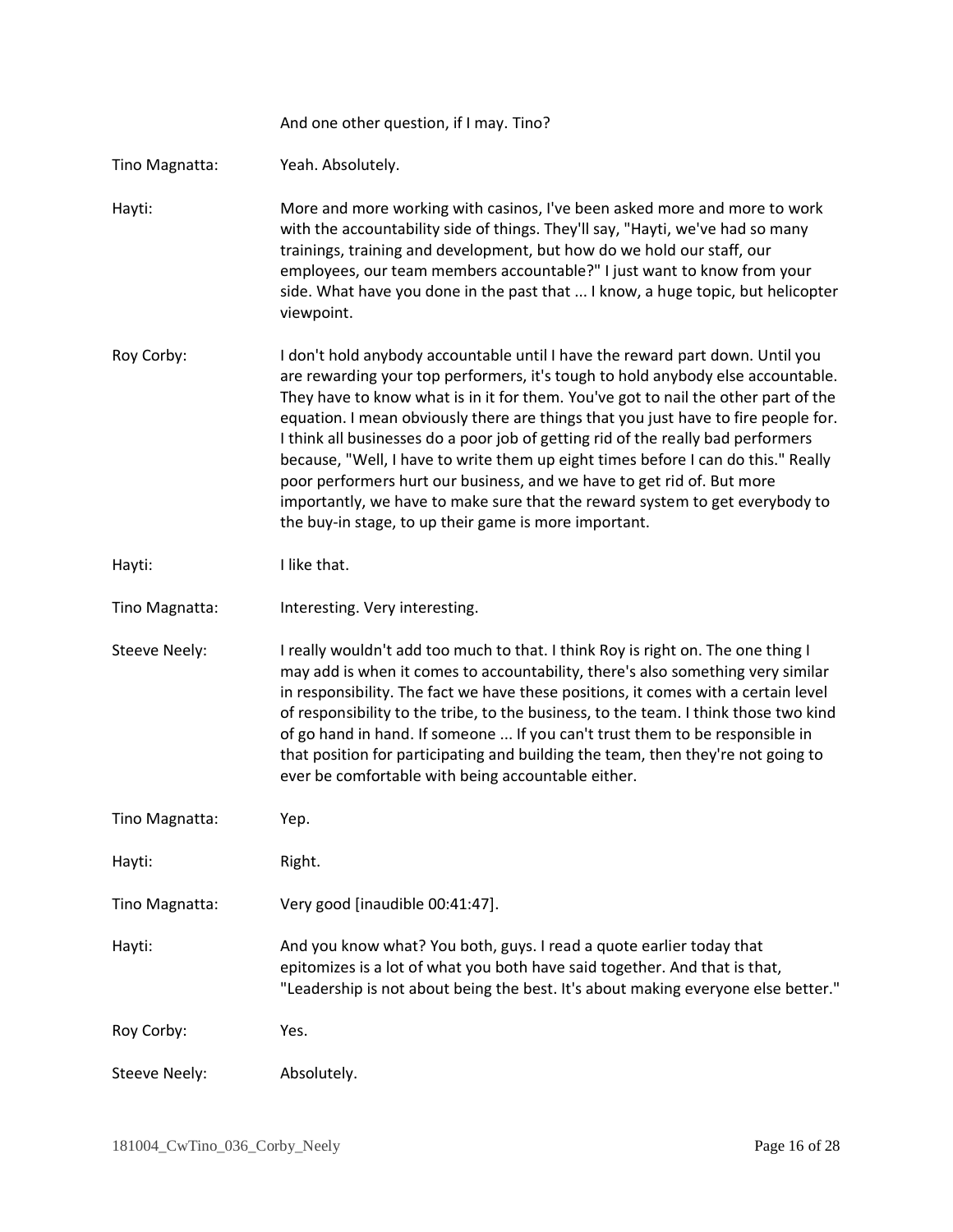| Tino Magnatta:       | Absolutely.                                                                                                                                      |
|----------------------|--------------------------------------------------------------------------------------------------------------------------------------------------|
| Hayti:               | Thank you very much, and thank you, Tino.                                                                                                        |
| Tino Magnatta:       | Thanks, Hayti.                                                                                                                                   |
| <b>Steeve Neely:</b> | Thank you.                                                                                                                                       |
| Tino Magnatta:       | Thank you so much for calling in. Thank you.                                                                                                     |
| Roy Corby:           | Nope. You don't get to call me Vanilla Ice, Steeve. That doesn't happen.                                                                         |
| Steeve Neely:        | Oh, you have no idea.                                                                                                                            |
| Tino Magnatta:       | What have we started.                                                                                                                            |
| Steeve Neely:        | I'm going to dress up at Halloween as Vanilla Ice with the name tag, "Roy<br>Corby."                                                             |
| Roy Corby:           | Oh, man.                                                                                                                                         |
| Tino Magnatta:       | Oh, you guys. It's going to be ugly. It'll be an ugly Halloween, or a beautiful one.<br>It depends how you look at it.                           |
|                      | Let's get another caller here. All right. Let's see what we got here.                                                                            |
|                      | Hello. This is Tino Magnatta. Do you have a question for Roy and Steeve. Can<br>you hear us?                                                     |
| <b>Steeve Neely:</b> | Someone's still laughing over Ice Ice Corby.                                                                                                     |
| Speaker 6:           | Hello. Can you hear me?                                                                                                                          |
| Tino Magnatta:       | I guess they can. I guess we'll have to come back to that one, okay? Sorry guys.                                                                 |
| Roy Corby:           | That's fine. I'm just happy it wasn't either one of my ex wives. They both want to<br>know if I'm getting paid for this, so they could get half. |
| Tino Magnatta:       | Oh, man. All right. Let's see who this is. Hang on one sec.                                                                                      |
|                      | Hello this is GT Radio. Do you have a question for Roy and Steeve?                                                                               |
| <b>Steeve Neely:</b> | [inaudible 00:43:36]                                                                                                                             |
| <b>Steeve Neely:</b> | Was it something we said, or?                                                                                                                    |
| Roy Corby:           | We broke the internet. There we are baby.                                                                                                        |
|                      |                                                                                                                                                  |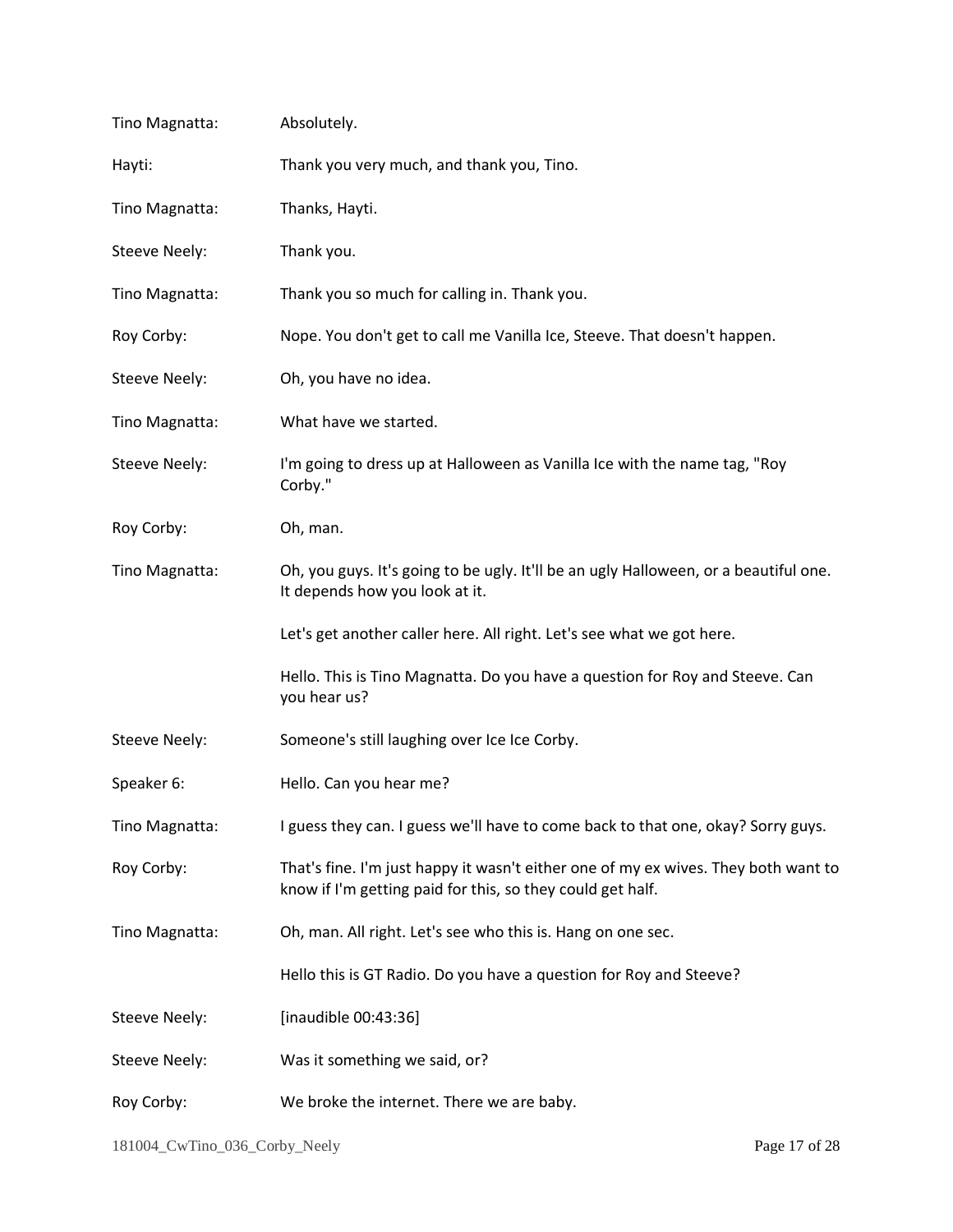| <b>Steeve Neely:</b> | Do you have [Gully 00:43:43] running the switchboard from the hockey game?<br>What's going on.                                                                                                                   |
|----------------------|------------------------------------------------------------------------------------------------------------------------------------------------------------------------------------------------------------------|
| Tino Magnatta:       | Yeah. Exactly. Right, he's not paying attention. All right. Let's give it another<br>shot.                                                                                                                       |
| Roy Corby:           | Oh, I don't want to talk about hockey.                                                                                                                                                                           |
| Tino Magnatta:       | Oh, man.                                                                                                                                                                                                         |
|                      | Let me see what we got here. All right. There we go.                                                                                                                                                             |
| Roy Corby:           | Sorry, Steeve, Milwaukee won.                                                                                                                                                                                    |
| <b>Steeve Neely:</b> | Oh, did they?                                                                                                                                                                                                    |
| Roy Corby:           | Yeah.                                                                                                                                                                                                            |
| Tino Magnatta:       | Hello. This is Tino Magnatta. Do you have a question for  Hang on a second.                                                                                                                                      |
|                      | Hello. This is Tino Magnatta. Do you have a question for Roy and Steeve?                                                                                                                                         |
| Randy:               | Ground control to Major Tom.                                                                                                                                                                                     |
| Tino Magnatta:       | Can you hear us?                                                                                                                                                                                                 |
| Randy:               | I can hear you. Can you hear me?                                                                                                                                                                                 |
| <b>Steeve Neely:</b> | I hear you.                                                                                                                                                                                                      |
| Tino Magnatta:       | Hello. Yeah, we hear you.                                                                                                                                                                                        |
| Roy Corby:           | Who is that?                                                                                                                                                                                                     |
| Tino Magnatta:       | Go ahead.                                                                                                                                                                                                        |
| Randy:               | Hey. Tino, are you there?                                                                                                                                                                                        |
| Tino Magnatta:       | Yes.                                                                                                                                                                                                             |
| Randy:               | Okay, good.                                                                                                                                                                                                      |
|                      | As a lifetime person in the entertainment industry, I think 45 years qualifies for<br>lifetime, I want to sign this act up and take it on the road. I've got casinos<br>around the world that'll want to see it. |
| <b>Steeve Neely:</b> | You say that, but you haven't seen our writer yet.                                                                                                                                                               |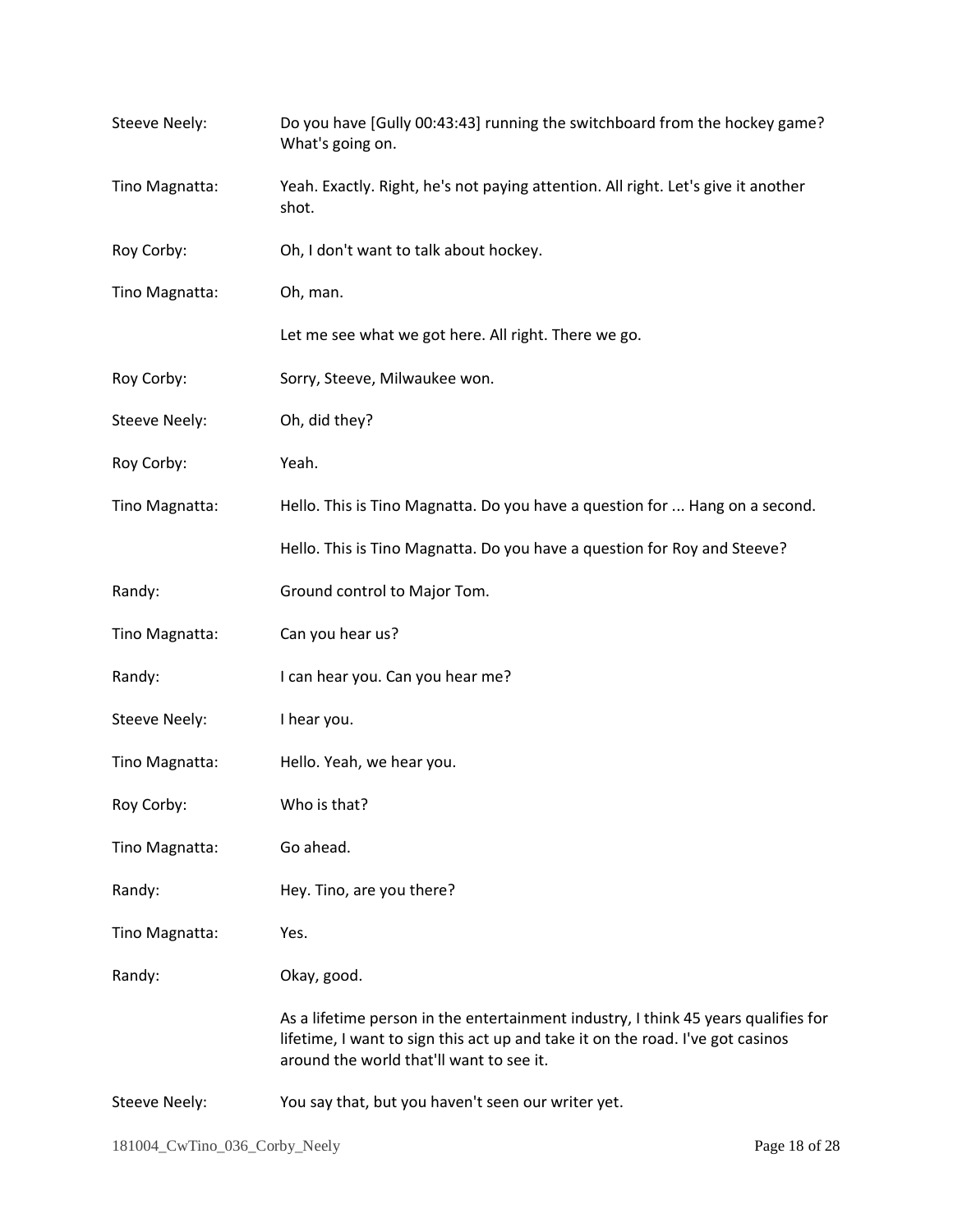| Roy Corby:           | We'll put Tino at a control panel that he can't function with, but it's good.                                                                                                                                                                                                                                                                                                                                                                                                                                                                                                                                                                                                                                                                                                   |
|----------------------|---------------------------------------------------------------------------------------------------------------------------------------------------------------------------------------------------------------------------------------------------------------------------------------------------------------------------------------------------------------------------------------------------------------------------------------------------------------------------------------------------------------------------------------------------------------------------------------------------------------------------------------------------------------------------------------------------------------------------------------------------------------------------------|
|                      | I don't know what [inaudible 00:45:11] my dream room. [crosstalk 00:45:12]                                                                                                                                                                                                                                                                                                                                                                                                                                                                                                                                                                                                                                                                                                      |
| <b>Steeve Neely:</b> | There you go, and you're so focused.                                                                                                                                                                                                                                                                                                                                                                                                                                                                                                                                                                                                                                                                                                                                            |
| Randy:               | Ice Baby. As it breaks into Ice Baby, we introduce  "And staring  " Okay.<br>Nevermind.                                                                                                                                                                                                                                                                                                                                                                                                                                                                                                                                                                                                                                                                                         |
|                      | I am, as always  Tino, honestly, I think these things are so wonderful. I do have<br>something. I want to say it, and you to hear it related to that. But both of you I<br>can feel the passion for the industry that you're in. I feel the passion for the<br>people and helping them achieve. That passion comes with a heart light that's<br>pretty strong. How do you guys find downtime to step back, and inhale, and<br>exhale?                                                                                                                                                                                                                                                                                                                                           |
| <b>Steeve Neely:</b> | I'm still working on that.                                                                                                                                                                                                                                                                                                                                                                                                                                                                                                                                                                                                                                                                                                                                                      |
| Roy Corby:           | This is the area that I would say me and Steeve both struggle at. I would think<br>that if you asked  I'm twice divorced. While Steeve's managed to maintain a<br>healthy marriage and a great family, I bet if you asked either one of our families<br>Man, this is something we struggle at because of how passionate we are<br>about what we do. That takes a big toll on them probably more than us. Right?<br>"When are you going to make time to do some of the things we want to do?"<br>So, I can't give you a good answer because I haven't done it well in my life. And<br>like I said, knowing Steeve the way I do, I know he's struggled with this.                                                                                                                 |
| <b>Steeve Neely:</b> | You're exactly right, Roy. Obviously I'm blessed in that I have a family that has<br>been very supportive of me from day one. What I would also say is I have<br>managed to incorporate, to good, bad, or otherwise, my family into a lot of<br>what I've been able to do. There was a time when, especially my sons were<br>younger, when I remember we were going to  I had a concert at a property I<br>was at, and one of my sons said, "Are you going to make us meet another rock<br>star tonight, Dad?"                                                                                                                                                                                                                                                                  |
|                      | Or another time when we were at a hockey game. We were in Phoenix during<br>spring training time. We decided to go to a hockey game that night. We just got<br>regular seats, and one of my other sons said, "How come we're not in a suite?"<br>It's things like that where we have obviously had access to a lot of fun things as<br>well. I've tried to make my family a part of it as much as I could along the way. I<br>think now looking back, both my sons would laugh about those things that they<br>said. And I think they're grateful for a lot of those opportunities, but it does<br>come at a price. And for us to not recognize it or to discount that, really would<br>be doing a disservice to those around us that have allowed us to have this much<br>fun. |
| Roy Corby:           | Yeah.                                                                                                                                                                                                                                                                                                                                                                                                                                                                                                                                                                                                                                                                                                                                                                           |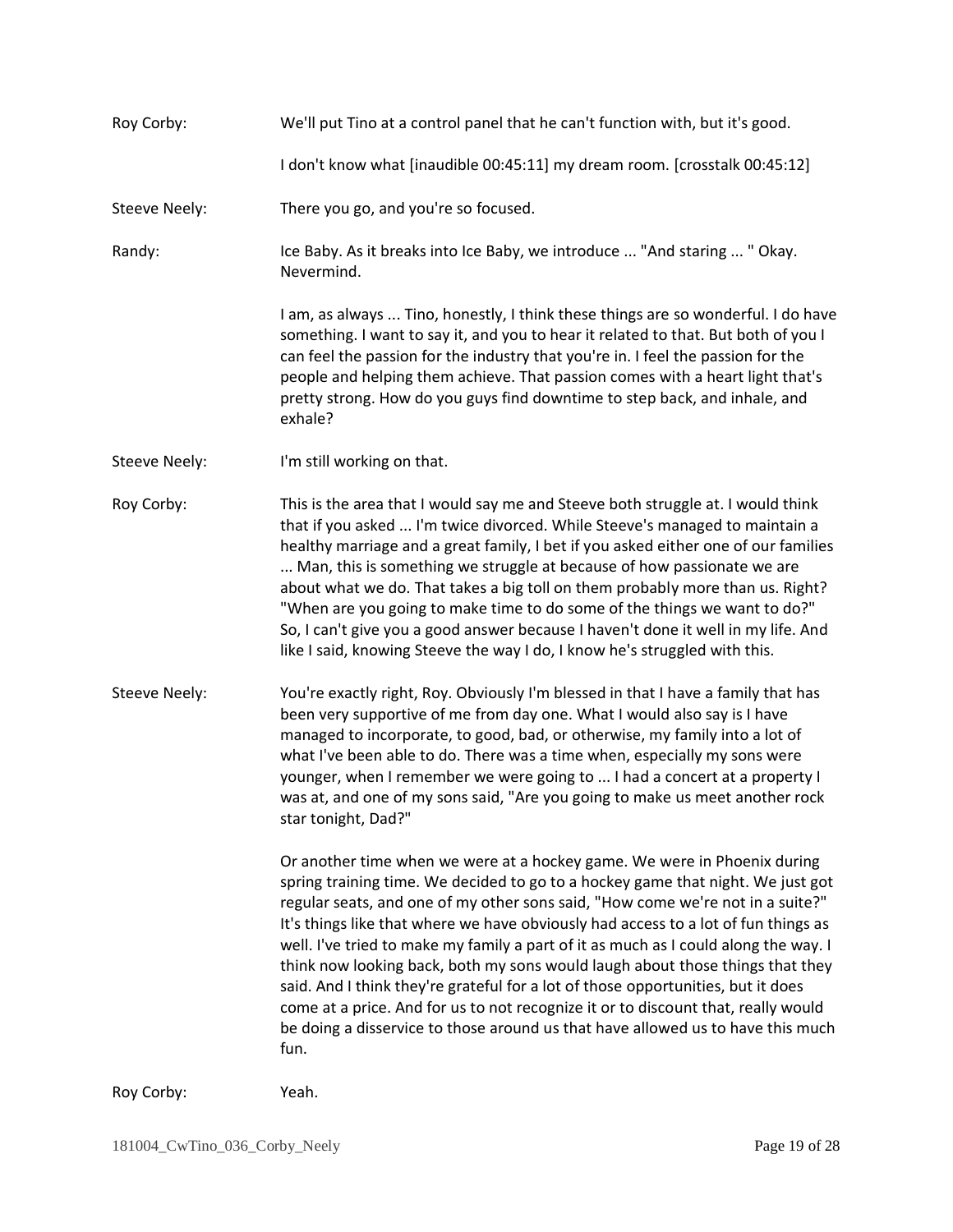| Tino Magnatta:       | Yeah.                                                                                                                                                                                                                                                                                                                                                                                                                                                                                                                                                                                                                                    |
|----------------------|------------------------------------------------------------------------------------------------------------------------------------------------------------------------------------------------------------------------------------------------------------------------------------------------------------------------------------------------------------------------------------------------------------------------------------------------------------------------------------------------------------------------------------------------------------------------------------------------------------------------------------------|
| Randy:               | I love your comments. I'll just say it. I've been married to the same lady for 46<br>years. On our anniversary, somebody said, "How have you guys stayed<br>together?" And I said, "I keep her medicated."                                                                                                                                                                                                                                                                                                                                                                                                                               |
| <b>Steeve Neely:</b> | I actually found medication for myself. That had a lot to do with it too.                                                                                                                                                                                                                                                                                                                                                                                                                                                                                                                                                                |
| Randy:               | Well, every night I'd bring her in some pills that I thought will help [crosstalk<br>$00:48:40$ ].                                                                                                                                                                                                                                                                                                                                                                                                                                                                                                                                       |
|                      | The next morning, she looks at me and goes, "You are so handsome." Then I<br>broke down and let her get LASIK, and now I'm not handsome anymore, but<br>that's a whole nother challenge.                                                                                                                                                                                                                                                                                                                                                                                                                                                 |
|                      | The thing that I'm knocked out with. Again, I would like to just get in my car and<br>drive to meet each of you guys. But the problem is, I'm in Wisconsin, and we<br>only know a team called the Packers here, I heard you guys mention somebody<br>else, and the Brewers. I don't think you guys would give me the time of day, you<br>know.                                                                                                                                                                                                                                                                                           |
| <b>Steeve Neely:</b> | Well, we'll talk after this division series and see how my Rockies fare in games<br>two through five.                                                                                                                                                                                                                                                                                                                                                                                                                                                                                                                                    |
| Randy:               | The thing I would like to do is get in a  I'd like to get in a motor coach, and<br>seriously drive cross country, and meet with everybody that you had on the<br>shows every week, and meet with these two characters, you know, if they're<br>still out. But anyway, meet with everybody and write all of this stuff because<br>there's an amazing book here. I'm very active with Big Brothers Big Bisters, and<br>the things you're talking about would help everyone of us grow to be better. My<br>success, it's wonderful to have it hanging on the wall, but I remember the<br>getting there was the fun, and meant falling down. |
| <b>Steeve Neely:</b> | I agree. If we could get all the people that Roy and I have worked with at all the<br>different places we've worked at over the years to buy a copy, it would be a best<br>seller.                                                                                                                                                                                                                                                                                                                                                                                                                                                       |
|                      | [crosstalk 00:50:21]                                                                                                                                                                                                                                                                                                                                                                                                                                                                                                                                                                                                                     |
| Roy Corby:           | If I could get all my kids and ex wives to buy a copy.                                                                                                                                                                                                                                                                                                                                                                                                                                                                                                                                                                                   |
| Randy:               | You guys would be demanding they pay you not to print it. We've got a best<br>selling book that we haven't even printed yet.                                                                                                                                                                                                                                                                                                                                                                                                                                                                                                             |
|                      | Thank you. I know you've got a lot of other questions, but thank you guys, and<br>thanks for the passion you've presented and the energy that it takes to succeed<br>in what's a way of life, not just a job.                                                                                                                                                                                                                                                                                                                                                                                                                            |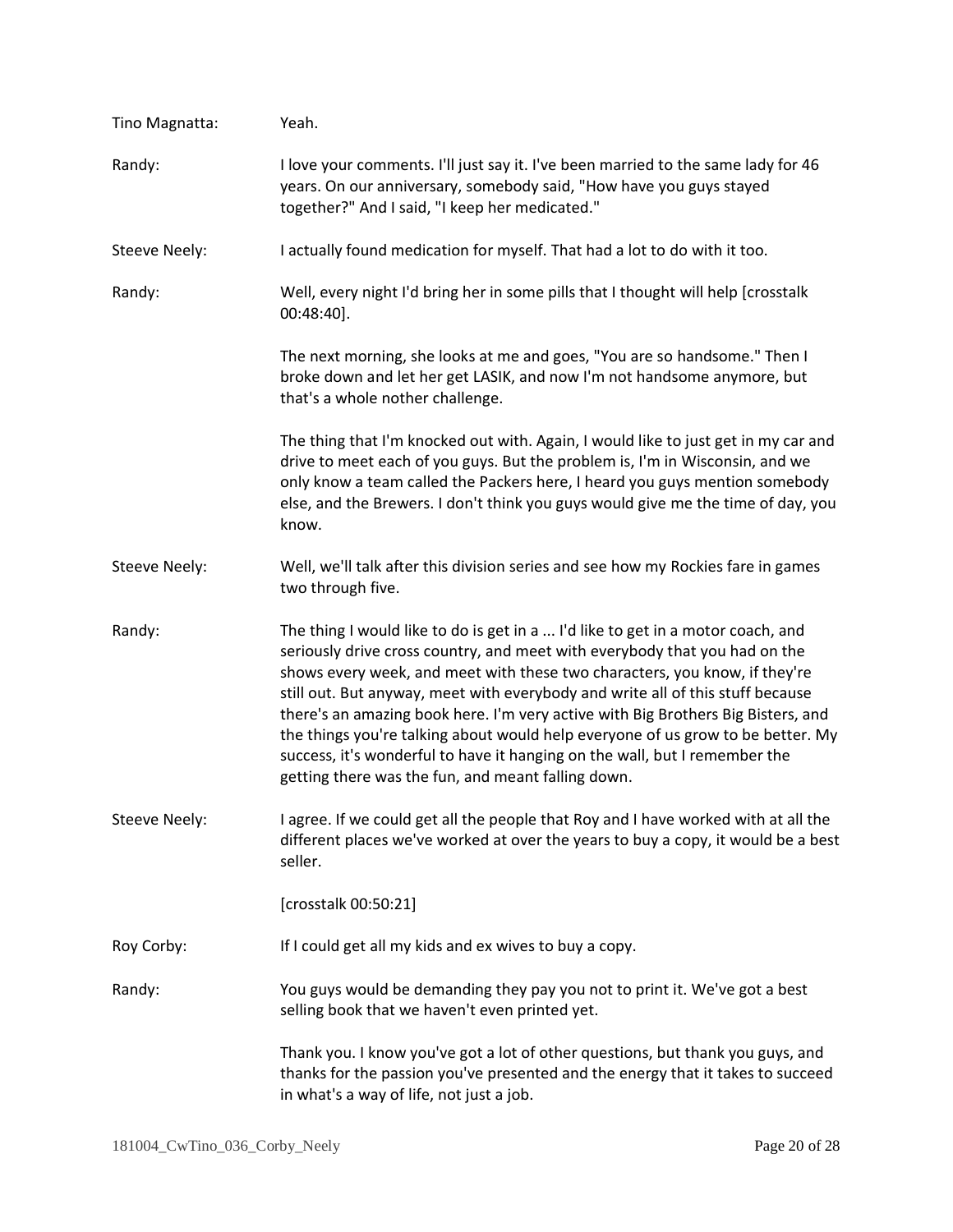| <b>Steeve Neely:</b> | Thank you very much.                                                                                                                                                                                                                                                                                                                                      |
|----------------------|-----------------------------------------------------------------------------------------------------------------------------------------------------------------------------------------------------------------------------------------------------------------------------------------------------------------------------------------------------------|
| Randy:               | Thank you. Rock on.                                                                                                                                                                                                                                                                                                                                       |
| Tino Magnatta:       | Thanks. Thanks, Randy. Appreciate it. Bye, bye.                                                                                                                                                                                                                                                                                                           |
|                      | All right. Let's see who else we got. That was great.                                                                                                                                                                                                                                                                                                     |
|                      | Hello. This is Tino Magnatta. I have Roy and Steeve. Do you have a question for<br>them?                                                                                                                                                                                                                                                                  |
| Barrett:             | Hey. Long time listener second time caller here.                                                                                                                                                                                                                                                                                                          |
| Steeve Neely:        | Hey. [Barrett 00:51:11]?                                                                                                                                                                                                                                                                                                                                  |
| Barrett:             | Yeah.                                                                                                                                                                                                                                                                                                                                                     |
| <b>Steeve Neely:</b> | That's Barrett.                                                                                                                                                                                                                                                                                                                                           |
| Tino Magnatta:       | Barrett, how you doing, man?                                                                                                                                                                                                                                                                                                                              |
| <b>Steeve Neely:</b> | This could get ugly, Roy.                                                                                                                                                                                                                                                                                                                                 |
| Tino Magnatta:       | Oh my god.                                                                                                                                                                                                                                                                                                                                                |
| Barrett:             | Observation and a question. First, I want to thank Tino and Golly for bringing<br>people together on these calls, on these blogs  radio blogs. In a busy, self-<br>centered world, these are entertaining. Sometimes you might find a nugget here<br>or there to use and take forward because it's about improving just a little bit<br>every day, right? |
| Roy Corby:           | Yep. Absolutely.                                                                                                                                                                                                                                                                                                                                          |
| Barrett:             | My question is for Vanilla Roy.                                                                                                                                                                                                                                                                                                                           |
|                      | The Pats are on. The Patriots are on right now. I can't believe we're live. Please<br>explain.                                                                                                                                                                                                                                                            |
| Roy Corby:           | You know what? I can't believe it. This is the only commitment I've ever kept in<br>my life. I mean obviously I'm divorced, but all my ex wives will tell you I couldn't<br>keep a commitment. And here the hell I am on the radio while the Patriots are<br>freaking playing. I'm really [crosstalk 00:52:16], quite honestly.                           |
| Steeve Neely:        | It's all about priorities, Roy.                                                                                                                                                                                                                                                                                                                           |
| Barrett:             | I think you committed to it before the schedule came out.                                                                                                                                                                                                                                                                                                 |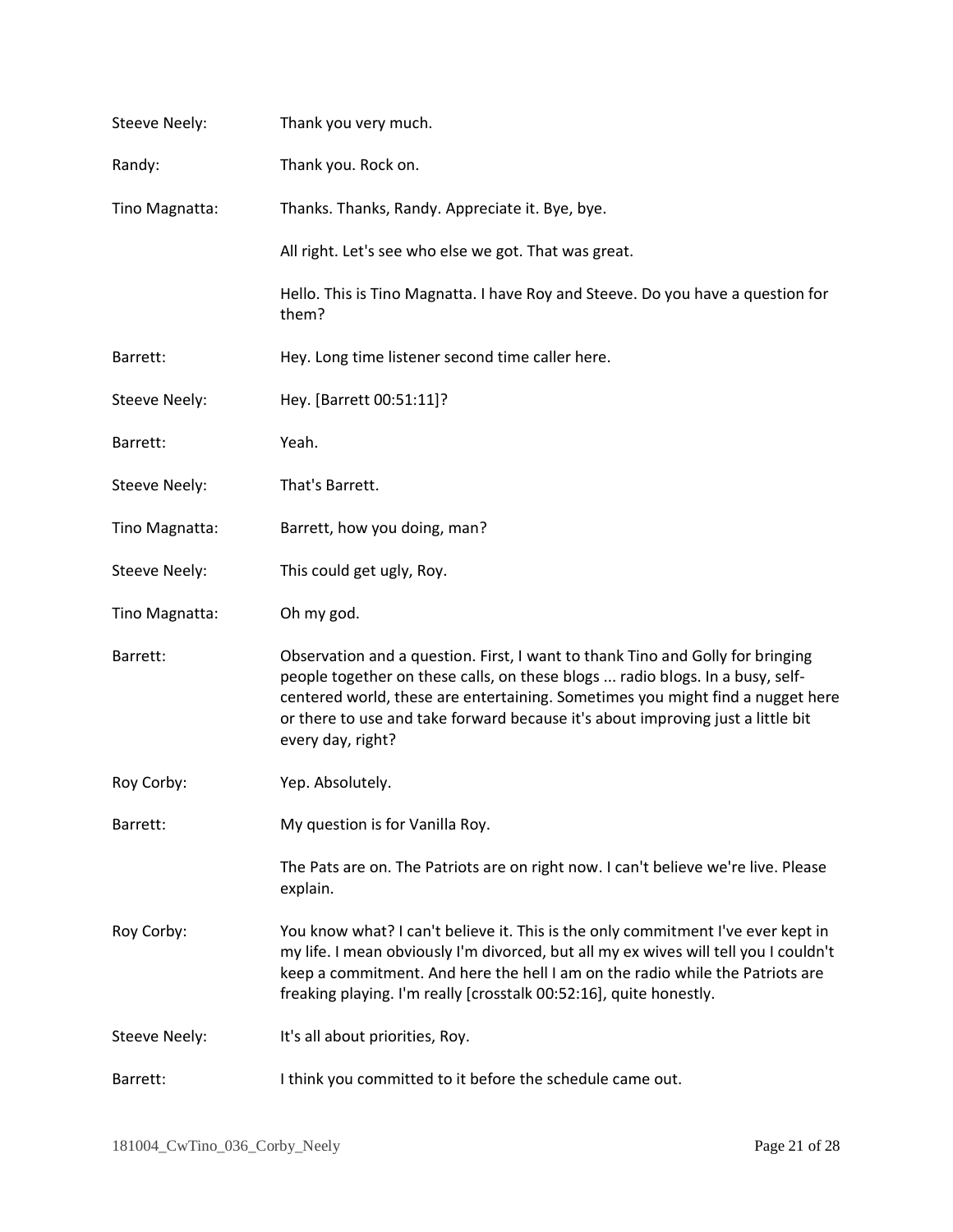| Roy Corby:           | I must have. I must have. I don't know what the heck I was thinking.                                           |
|----------------------|----------------------------------------------------------------------------------------------------------------|
| Barrett:             | All right.                                                                                                     |
|                      | Lastly, the guy you thought most likely to troll, will not. Peace brothers. See you<br>next week.              |
| Roy Corby:           | Take care.                                                                                                     |
| <b>Steeve Neely:</b> | See you, Barrett.                                                                                              |
| Tino Magnatta:       | Take care. We'll talk to you soon. That was great. Barrett's a great guy.                                      |
|                      | Let's see who else we have here. Looks like quite a few people have called in.<br>Let me see here. Here we go. |
| <b>Steeve Neely:</b> | It's all Roy's ex wives.                                                                                       |
| Tino Magnatta:       | Hello. This is Tino Magnatta. I have Roy and Steeve on the phone. Do you have a<br>question for them?          |
|                      | Can you hear us. Hello, hello.                                                                                 |
| <b>Steeve Neely:</b> | And next.                                                                                                      |
| Tino Magnatta:       | Let's get someone else here. There we go. Hang on one sec guys.                                                |
|                      | Hello. This is Tino Magnatta. Do you have a question for Roy and Steeve?                                       |
|                      | Maybe we have a technical malfunction here. Hang on one sec. Let me look<br>here.                              |
| Steeve Neely:        | It's all Golly's fault, I'm sure.                                                                              |
| Tino Magnatta:       | It's all Golly's fault, yeah.                                                                                  |
|                      | Hang on one sec guys. Let me just check one thing.                                                             |
| Roy Corby:           | Sure.                                                                                                          |
| Tino Magnatta:       | How are the Patriots doing?                                                                                    |
| Roy Corby:           | We're winning, 14-3. Thank you very much for asking.                                                           |
| Tino Magnatta:       | Okay.                                                                                                          |
|                      | Hello. This is Tino Magnatta. Do you have a question for Roy and Steeve?                                       |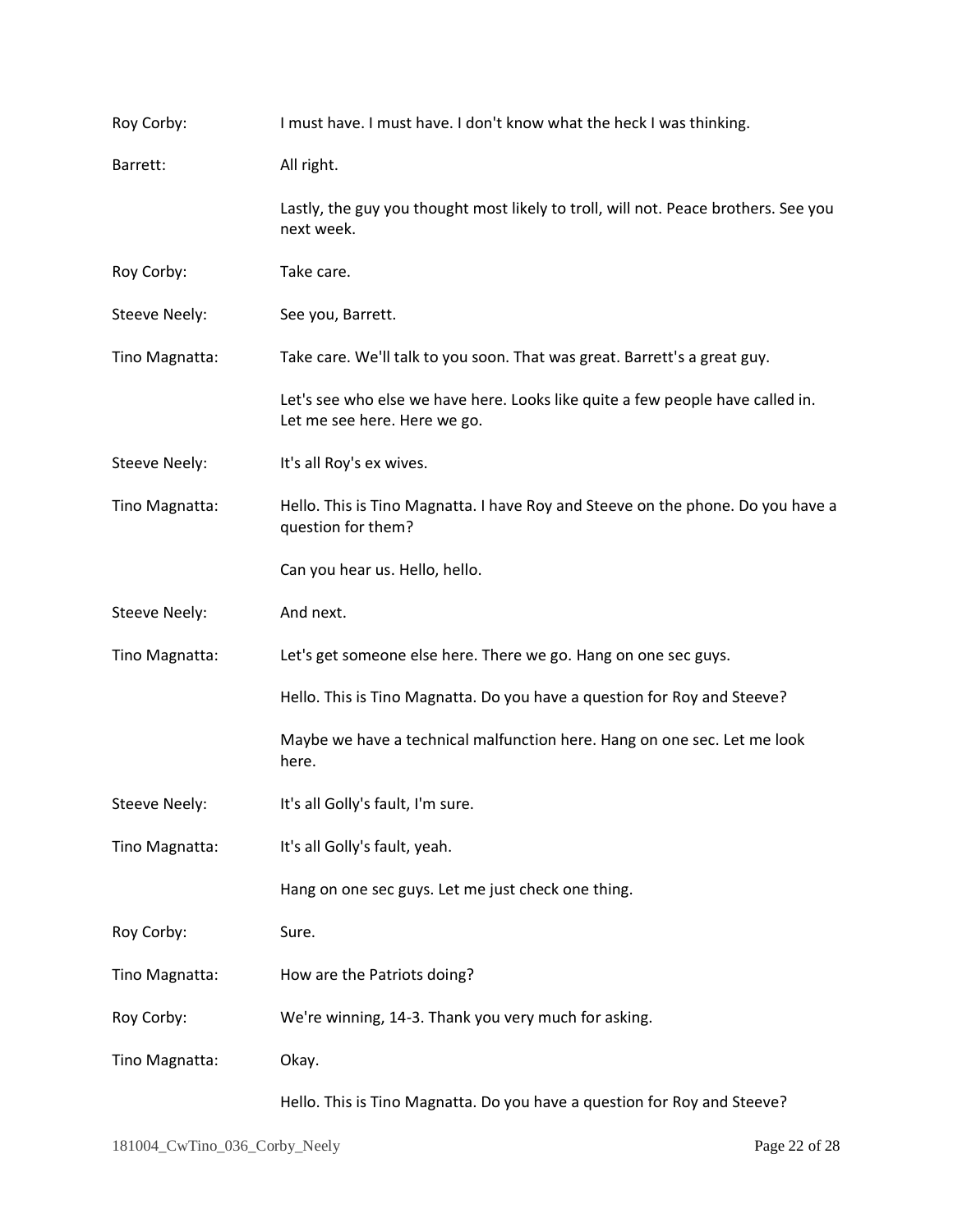| Michael:             | Good day guys. Greetings from Fresno.                                                                                                                                                                                                                                                                                                                                                                                                                                                                                                                                                                                                                                                                          |
|----------------------|----------------------------------------------------------------------------------------------------------------------------------------------------------------------------------------------------------------------------------------------------------------------------------------------------------------------------------------------------------------------------------------------------------------------------------------------------------------------------------------------------------------------------------------------------------------------------------------------------------------------------------------------------------------------------------------------------------------|
| <b>Steeve Neely:</b> | Hey. How's it going?                                                                                                                                                                                                                                                                                                                                                                                                                                                                                                                                                                                                                                                                                           |
| Michael:             | It's Michael from [Catalyst 00:53:58] here.                                                                                                                                                                                                                                                                                                                                                                                                                                                                                                                                                                                                                                                                    |
| Tino Magnatta:       | Hey, Mike.                                                                                                                                                                                                                                                                                                                                                                                                                                                                                                                                                                                                                                                                                                     |
| Michael:             | I never got a chance to apologize about that Super Bowl last year. Sorry, but not<br>really sorry.                                                                                                                                                                                                                                                                                                                                                                                                                                                                                                                                                                                                             |
| Roy Corby:           | Man, really?                                                                                                                                                                                                                                                                                                                                                                                                                                                                                                                                                                                                                                                                                                   |
|                      | There's freaking bad people on this show. What the hell?                                                                                                                                                                                                                                                                                                                                                                                                                                                                                                                                                                                                                                                       |
| <b>Steeve Neely:</b> | They'll let anybody on.                                                                                                                                                                                                                                                                                                                                                                                                                                                                                                                                                                                                                                                                                        |
| Michael:             | So, a question for you guys because I know we've worked together in the past.<br>And I've taken a different path in my career now, jumped out on the agency<br>side. One of the things  It's been a learning process, been a great experience<br>for me. But one of the things that I'm trying to gain some more understanding<br>of is when you're looking at folks like me or businesses like ours from your<br>perspective, especially in new roles, new properties, how are you evaluated<br>agencies? And what are the types of things you want to see? When we come to<br>you, and approach you, and say, "Hey. We want your business," what do you<br>want to see from us that's going to win you over? |
| <b>Steeve Neely:</b> | Obviously this is kind of in my wheelhouse because that's the side of the<br>business I came up through. Actually, I met Roy while I was at an agency, believe<br>it or not, and then moved back on to the property side.                                                                                                                                                                                                                                                                                                                                                                                                                                                                                      |
|                      | First of all, a proven track record I think is very important. You've got to be able<br>to have a story that you, not only can you tell, but is applicable to my situation<br>to a degree. At least give me the comfort that whatever it is you're providing,<br>I'm not going to be your first one in that realm, if you will. And then I want to<br>take a look at how you process things. What is your thinking? What's important<br>to you to get me to a point  to create something for me that I feel is going to<br>benefit my customers, my property?                                                                                                                                                  |
|                      | And then once I'm comfortable with those, now let's talk about how we're going<br>to get there. What's the journey going to look like? And what's it ultimately<br>going to cost me to go there with you versus someone else? The nice thing<br>about our industry today is there's a lot of people who have got some<br>experience in this business now that they didn't use to have. I know when I first<br>started, there were basically three or four agencies that recognized that this<br>business was going to be something, and really got aggressive, and got good at<br>it, and they got a lot of business early on. Eventually a lot of other people joined                                         |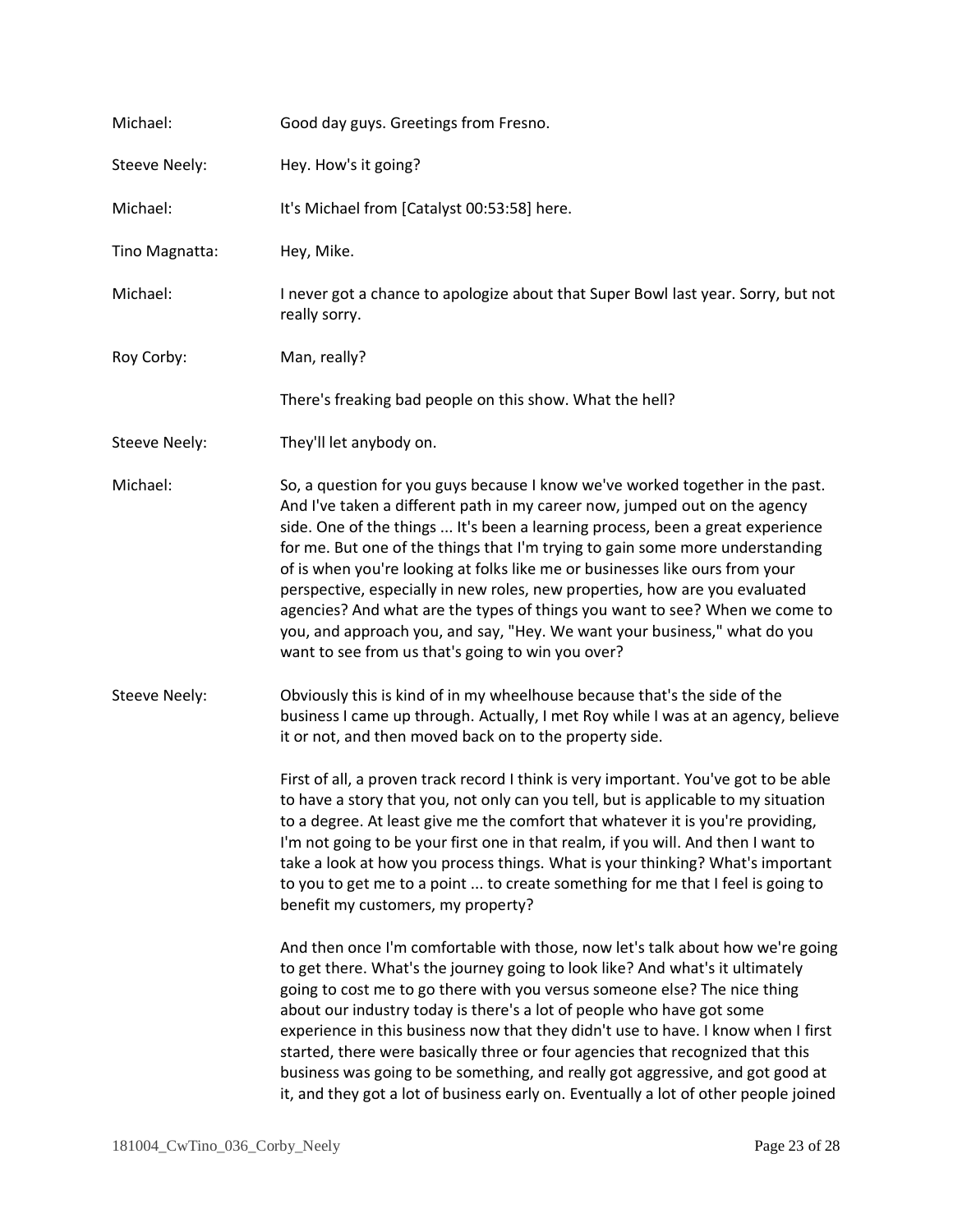in, and now there's a good selection out there to work with. Nothing replaces experience with someone.

|                | So, obviously, if I personally have a history with a group, then I'm going to feel<br>much better about working with them again simply because we've been<br>through the war together. Kind of like the familiarity that Roy and I have with<br>each other, I have that with some partners that I've worked with a number of<br>times as well. I'm always looking  I work with a lot more people today than I<br>did five years ago. And a lot of the people I worked with five years ago, I don't<br>work with anymore. It's an evolving process. The best advice I could give<br>someone trying to break into the business, whether it's as an employee or as a<br>vendor, is be patient and stick to it. I've got to know Mark, and obviously I've<br>known you a long time. You guys are a good group, and you've learned the<br>business, and I think you have a lot to be proud of, and that's going to serve you<br>well moving forward. |
|----------------|-------------------------------------------------------------------------------------------------------------------------------------------------------------------------------------------------------------------------------------------------------------------------------------------------------------------------------------------------------------------------------------------------------------------------------------------------------------------------------------------------------------------------------------------------------------------------------------------------------------------------------------------------------------------------------------------------------------------------------------------------------------------------------------------------------------------------------------------------------------------------------------------------------------------------------------------------|
| Roy Corby:     | Steeve nails it, right? There's something to be said for comfort and experience<br>with someone. But let's say it's a brand new market, a brand new industry, and<br>you're coming in cold. Steeve will tell you, one of the things I always tell<br>everybody that works with me and for me, "You can never have enough smart<br>people around." I'm going to ask a lot of questions just to gauge whether I think<br>you're smart. And I don't mean smart as in book sense, but you did some<br>research on my market, on my company, maybe even on me to be able to know<br>that I'm going to ask you some off the wall things. And I'm just trying to gauge<br>that, "Yeah, can they move with us?" If we're going to try to move quickly, is this<br>company smart enough to say, "Oh yeah. You're going to zig. We're zigging with<br>you, or we're going to know when you're ready to zag."                                              |
|                | To me, that intelligence level of having done a lot of research before you come<br>in to do a presentation is immeasurable, and it's priceless, to make-                                                                                                                                                                                                                                                                                                                                                                                                                                                                                                                                                                                                                                                                                                                                                                                        |
| Steeve Neely:  | Yeah. Don't waste our time. We've got other stuff to do and plenty of people to<br>do it with. Do your homework. Come prepared. Don't come with all the<br>answers, but be willing to give an answer when you're asked a direct question.                                                                                                                                                                                                                                                                                                                                                                                                                                                                                                                                                                                                                                                                                                       |
| Michael:       | Fair enough. I appreciate you guys. And not just now, but all the time. I know<br>you Steeve, I've hit Jeff for advice throughout the years, and Roy, so I appreciate<br>all you do for a lot of people in the industry that you guys have worked with. I'll<br>catch up with you guys in, I guess in a few days here, next week.                                                                                                                                                                                                                                                                                                                                                                                                                                                                                                                                                                                                               |
| Roy Corby:     | Yep. See you next week.                                                                                                                                                                                                                                                                                                                                                                                                                                                                                                                                                                                                                                                                                                                                                                                                                                                                                                                         |
| Steeve Neely:  | Sound good. Looking forward to it, bud.                                                                                                                                                                                                                                                                                                                                                                                                                                                                                                                                                                                                                                                                                                                                                                                                                                                                                                         |
| Michael:       | All right. Take it easy.                                                                                                                                                                                                                                                                                                                                                                                                                                                                                                                                                                                                                                                                                                                                                                                                                                                                                                                        |
| Tino Magnatta: | Great. Thanks, Mike.                                                                                                                                                                                                                                                                                                                                                                                                                                                                                                                                                                                                                                                                                                                                                                                                                                                                                                                            |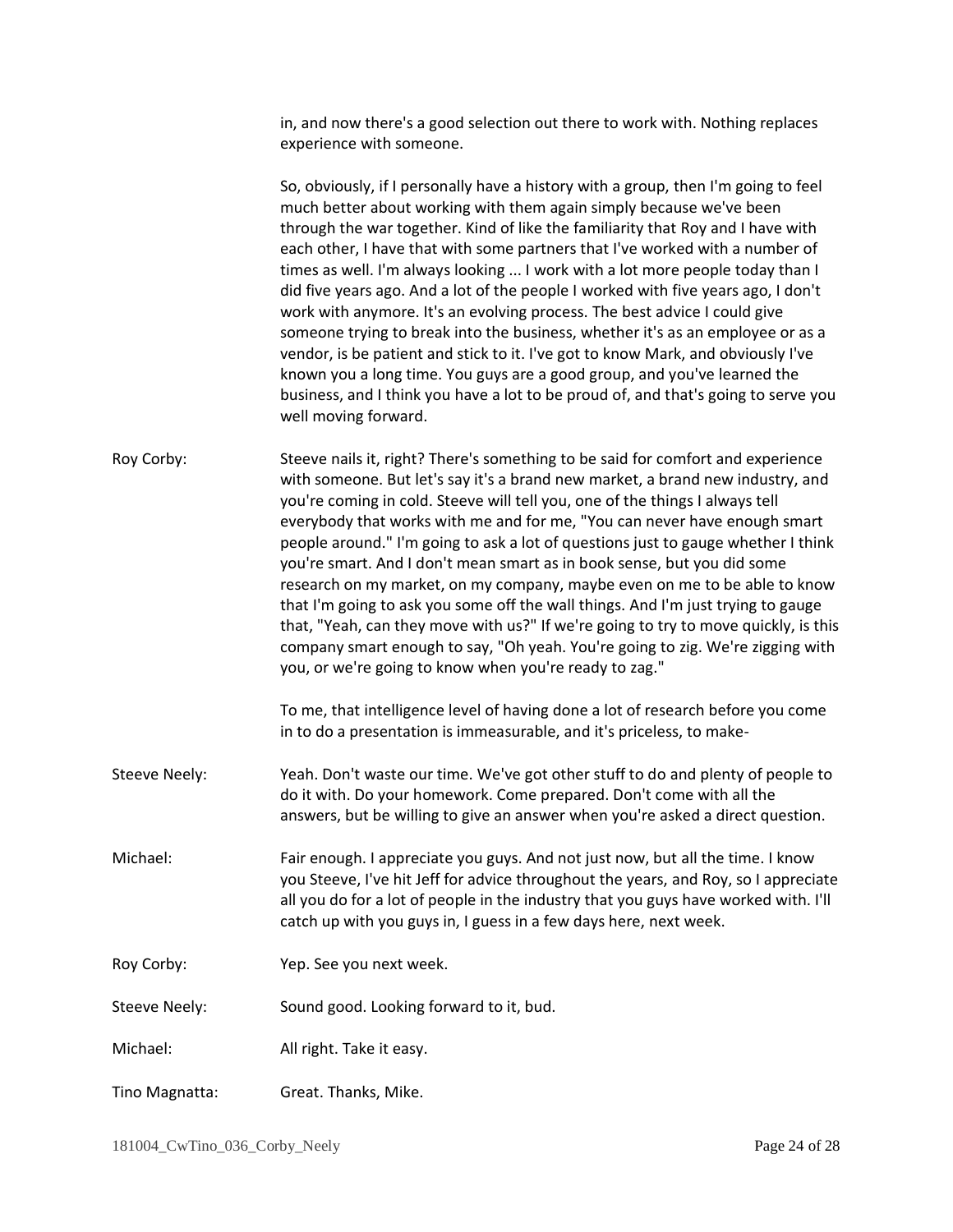|                      | Hey guys. This has been really fun. I really appreciate you guys coming on, and<br>we're going to definitely have you guys back on because some of the stuff you<br>were saying was really remarkable. And I thank you both for coming on the<br>show before as individuals and coming again this time. It's been really great.                                                                                                                                                                                                                                                                                                                                                                                                                                                                                                                                            |
|----------------------|----------------------------------------------------------------------------------------------------------------------------------------------------------------------------------------------------------------------------------------------------------------------------------------------------------------------------------------------------------------------------------------------------------------------------------------------------------------------------------------------------------------------------------------------------------------------------------------------------------------------------------------------------------------------------------------------------------------------------------------------------------------------------------------------------------------------------------------------------------------------------|
| <b>Steeve Neely:</b> | Well, this is the only way I can get Roy to actually talk to me. You know, I call<br>him. He ignores me. At least this way I can talk to him a little bit.                                                                                                                                                                                                                                                                                                                                                                                                                                                                                                                                                                                                                                                                                                                 |
| Roy Corby:           | Oh my god. Next week [crosstalk 00:59:52], all G2E we tell you. "You name the<br>day, and I am there."                                                                                                                                                                                                                                                                                                                                                                                                                                                                                                                                                                                                                                                                                                                                                                     |
| <b>Steeve Neely:</b> | Sounds like a plan.                                                                                                                                                                                                                                                                                                                                                                                                                                                                                                                                                                                                                                                                                                                                                                                                                                                        |
|                      | I appreciate [crosstalk 00:59:59].                                                                                                                                                                                                                                                                                                                                                                                                                                                                                                                                                                                                                                                                                                                                                                                                                                         |
| Tino Magnatta:       | Hang on. I got one more. Someone just texted me and wants to talk to you guys.<br>Hang on one sec.                                                                                                                                                                                                                                                                                                                                                                                                                                                                                                                                                                                                                                                                                                                                                                         |
| Roy Corby:           | Aw geeze.                                                                                                                                                                                                                                                                                                                                                                                                                                                                                                                                                                                                                                                                                                                                                                                                                                                                  |
| Tino Magnatta:       | Hello. This is GT Radio. Do you have a question for Roy and Steeve?                                                                                                                                                                                                                                                                                                                                                                                                                                                                                                                                                                                                                                                                                                                                                                                                        |
| Michael:             | Well, geeze, I've been waiting so long. Aloha, this is Michael [inaudible<br>01:00:16]. It's a pleasure to hear you two gentlemen on the phone. I was<br>thinking about all the things that I ask. You guys really have done a good job at<br>kind of explaining everything. And then it just occurred to me that this music out<br>there, 'Ice Ice Baby' in the background. No.                                                                                                                                                                                                                                                                                                                                                                                                                                                                                           |
|                      | You talked about all the different kind of elements about the business that I<br>think we're all very familiar with. One of the things that I would like to ask<br>anybody who's been around a while, and you've gone through multiple stages in<br>your careers. And you're now kind of at that point where you can kind of shed<br>the knowledge, or share the knowledge, and help people continue to grow. And<br>you've touched on some points of that. But one of the ones that I ask is how do<br>you deal with your stress? Roy made a point of saying, "You can't go in there<br>and share it with everybody when you're out there." How do you detox for<br>yourselves? And then how do you encourage your team members to look at<br>their challenges in a global way, so that they know that this one challenge in<br>front of them isn't going to define them? |
| Roy Corby:           | Most of the people who really know me will kind of laugh because it really takes<br>a lot to get me worked up. I'm crazy about my blood pressure. If I go into CBS<br>tonight to grab something, and they have a blood pressure machine, I check it.<br>And if I get above 125 over 77, I think there's something wrong. I have six kids,<br>so for me I have a great ability to let things go. And that's why Steeve said that<br>earlier that, that's my like go-to thing. I let it go. It's important to know what                                                                                                                                                                                                                                                                                                                                                      |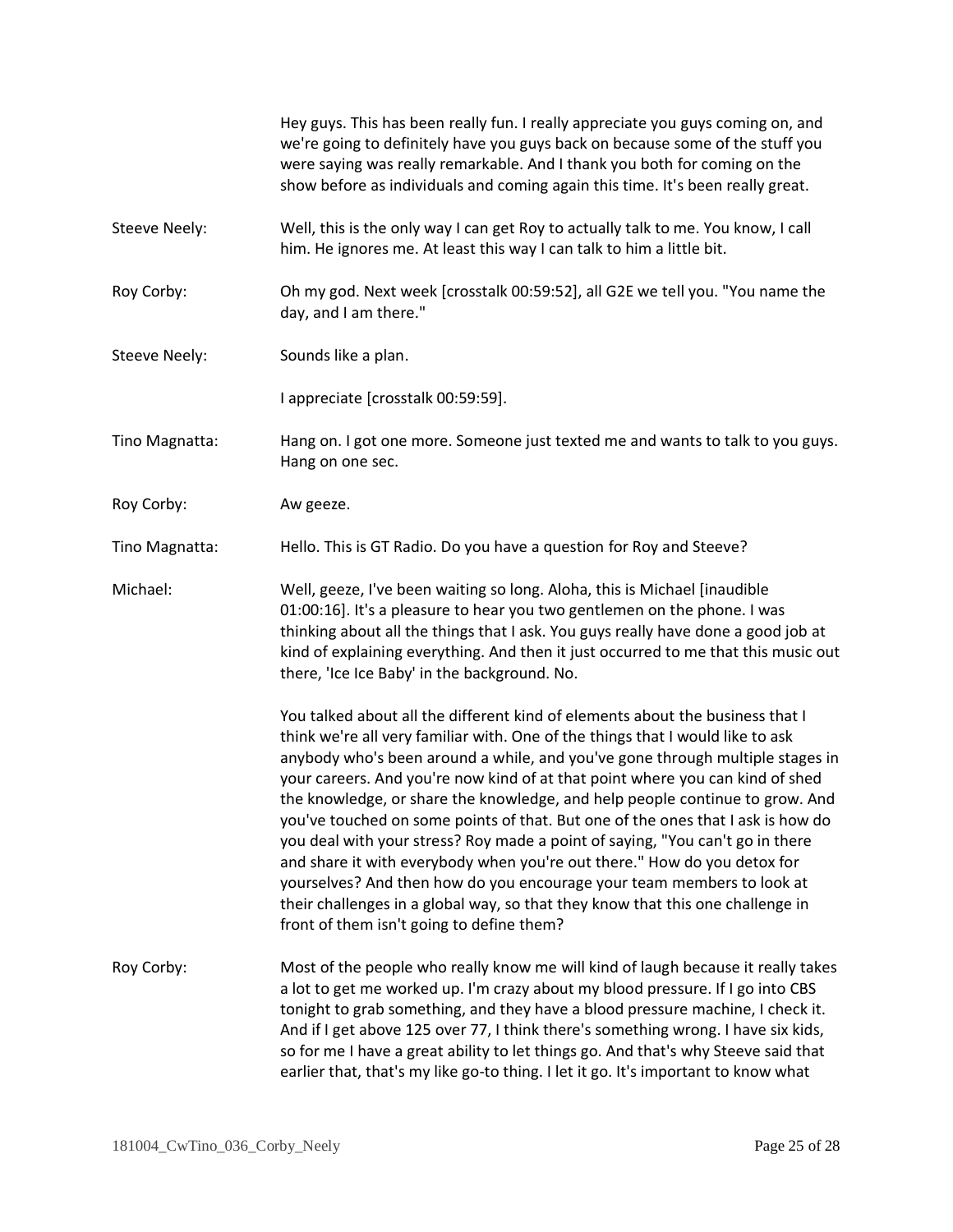|                      | matters, what doesn't matter, and only stress about the things that you can<br>control. I just let things go, real easily for me.                                                                                                                                                                                                                                                                                                                                                                                                                                                                                                                                                                                                                         |
|----------------------|-----------------------------------------------------------------------------------------------------------------------------------------------------------------------------------------------------------------------------------------------------------------------------------------------------------------------------------------------------------------------------------------------------------------------------------------------------------------------------------------------------------------------------------------------------------------------------------------------------------------------------------------------------------------------------------------------------------------------------------------------------------|
|                      | When I talk to my team, I try to just  to get that point across. "Hey. We're<br>going to do a lot of things, and we're going to do some of them not well, and<br>we're going to some of them very well. And we're going to improve on each and<br>every one of those. And you can't let the ones we don't do right bother you or<br>effect your, whether it's your health, your personal life, your home life, your<br>work, the rest of what you've got to do at work. You've just got to let that go<br>and move on. Process it and move on.                                                                                                                                                                                                            |
| <b>Steeve Neely:</b> | That's something I learned from Roy very well. I'm still working on doing it<br>better, but he's absolutely right.                                                                                                                                                                                                                                                                                                                                                                                                                                                                                                                                                                                                                                        |
|                      | I think one of the things that's allowed me to kind of take the next step is<br>focusing energy on the things that require focus and finding things outside of<br>that to fill in the spaces. One of the things that I really enjoy doing, and I've<br>been fortunate to do a lot of it, is just a lot of speaking, and a lot of coaching,<br>and just sharing information, and teaching. That's a real passion of mine is just<br>teaching and watching. I get energy from other people. When I see someone<br>else, that light bulb goes off, then whether it's my son  one of my sons, or a<br>co-worker, or an employee, when I see the light bulb go off, it inspires me to<br>want to do it again. That really just keeps it in perspective for me. |
| Michael:             | I think those are great answers. I agree with both of those.                                                                                                                                                                                                                                                                                                                                                                                                                                                                                                                                                                                                                                                                                              |
|                      | One more question, if you don't mind. How do you identify and nurture talent<br>within your organization?                                                                                                                                                                                                                                                                                                                                                                                                                                                                                                                                                                                                                                                 |
| <b>Steeve Neely:</b> | I think that's an area I'm very proud of, the teams that I've had over the years.<br>I'm very proud of the number of people that at one point or another  It's kind<br>of like the coaching tree. Someone that was on my team as one of my team<br>members that's now running a department or even a property somewhere else,<br>I take a lot of pride in that. Going back to what Roy said as far as evaluating<br>people that you want to work with, when I find that person, and they may not<br>have all the answers, but they're the person that's going to find the answers for<br>you. No one's going to out work them. No one's going to out smart them, and<br>they're going to put the effort in.                                               |
|                      | I can think of just off the top of my head a half a dozen people that I truly have<br>had the opportunity to mentor that I'm so proud of what they were able to do.<br>They didn't have the knowledge, but they had the desire, and they put the work<br>in. That's what it takes. It doesn't come easy. If you have the brains, but you<br>don't put the work in, you're not going to get there. It's got to be a combination,<br>and a lot of it is the work.                                                                                                                                                                                                                                                                                           |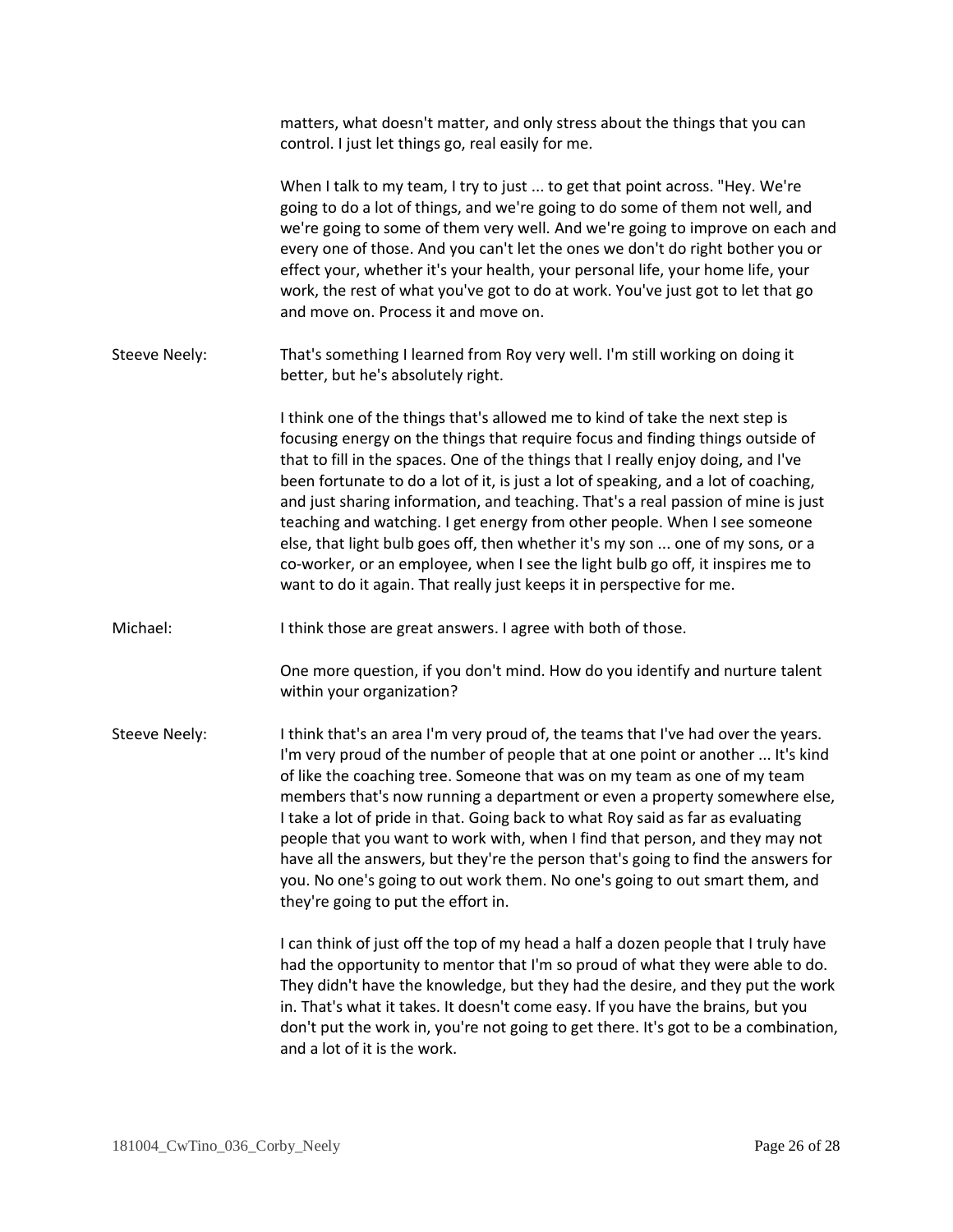| Roy Corby:           | What Steeve does well that he  I don't know that he recognizes, or realizes<br>and just doesn't want to mention, is Steeve gives lots of people opportunities.<br>You said, "How do you identify potential performers," basically is what you're<br>asking us. So, how do you identify people in your organization who have<br>potential to help drive you forward? Steeve talks to everybody, so Steeve gives<br>everybody the opportunity and can then assess from there. We all know a lot of<br>people and had losses who just stick to their silo. "I talk to the same five, six,<br>seven, eight people," right? So, "I've already got everybody pigeonholed in what<br>I think they can do." And like I said, Steeve talks to everybody on the team, and<br>it allowed him to assess, "Hey. You know what? I think this person's capable of<br>doing more." And don't think enough of us do that. |
|----------------------|----------------------------------------------------------------------------------------------------------------------------------------------------------------------------------------------------------------------------------------------------------------------------------------------------------------------------------------------------------------------------------------------------------------------------------------------------------------------------------------------------------------------------------------------------------------------------------------------------------------------------------------------------------------------------------------------------------------------------------------------------------------------------------------------------------------------------------------------------------------------------------------------------------|
| Tino Magnatta:       | Great.                                                                                                                                                                                                                                                                                                                                                                                                                                                                                                                                                                                                                                                                                                                                                                                                                                                                                                   |
| Michael:             | That's good. Give them a little more on their plate and get that pressure going.<br>That's good stuff.                                                                                                                                                                                                                                                                                                                                                                                                                                                                                                                                                                                                                                                                                                                                                                                                   |
| Tino Magnatta:       | Thanks, Mike. I really appreciate it.                                                                                                                                                                                                                                                                                                                                                                                                                                                                                                                                                                                                                                                                                                                                                                                                                                                                    |
| Michael:             | [crosstalk 01:06:17]                                                                                                                                                                                                                                                                                                                                                                                                                                                                                                                                                                                                                                                                                                                                                                                                                                                                                     |
|                      | Thank you. I appreciate it. That was a great call to make. Enjoy.                                                                                                                                                                                                                                                                                                                                                                                                                                                                                                                                                                                                                                                                                                                                                                                                                                        |
| Tino Magnatta:       | We'll see you next week.                                                                                                                                                                                                                                                                                                                                                                                                                                                                                                                                                                                                                                                                                                                                                                                                                                                                                 |
| Michael:             | Thanks. Bye.                                                                                                                                                                                                                                                                                                                                                                                                                                                                                                                                                                                                                                                                                                                                                                                                                                                                                             |
| Tino Magnatta:       | All right, guys. Great show. I really appreciate you guys coming on. And thanks<br>to everybody for calling in and listening. You guys are fantastic.                                                                                                                                                                                                                                                                                                                                                                                                                                                                                                                                                                                                                                                                                                                                                    |
| Steeve Neely:        | Thank you, Tino.                                                                                                                                                                                                                                                                                                                                                                                                                                                                                                                                                                                                                                                                                                                                                                                                                                                                                         |
| Roy Corby:           | Thanks, Steeve. Thanks, Tino. Appreciate it.                                                                                                                                                                                                                                                                                                                                                                                                                                                                                                                                                                                                                                                                                                                                                                                                                                                             |
| <b>Steeve Neely:</b> | See you next week guys.                                                                                                                                                                                                                                                                                                                                                                                                                                                                                                                                                                                                                                                                                                                                                                                                                                                                                  |
| Tino Magnatta:       | Okay. Take care guys.                                                                                                                                                                                                                                                                                                                                                                                                                                                                                                                                                                                                                                                                                                                                                                                                                                                                                    |
| Roy Corby:           | See you.                                                                                                                                                                                                                                                                                                                                                                                                                                                                                                                                                                                                                                                                                                                                                                                                                                                                                                 |
| <b>Steeve Neely:</b> | See you.                                                                                                                                                                                                                                                                                                                                                                                                                                                                                                                                                                                                                                                                                                                                                                                                                                                                                                 |
| Tino Magnatta:       | Yep. Bye, bye.                                                                                                                                                                                                                                                                                                                                                                                                                                                                                                                                                                                                                                                                                                                                                                                                                                                                                           |
|                      | All right. That was great. These guys are fantastic, a lot of knowledge, a lot of<br>wisdom. We're going to be off for a week because of G2E, but when we come<br>back, we're going to have a great show for you. We have [Carter Pavey                                                                                                                                                                                                                                                                                                                                                                                                                                                                                                                                                                                                                                                                  |